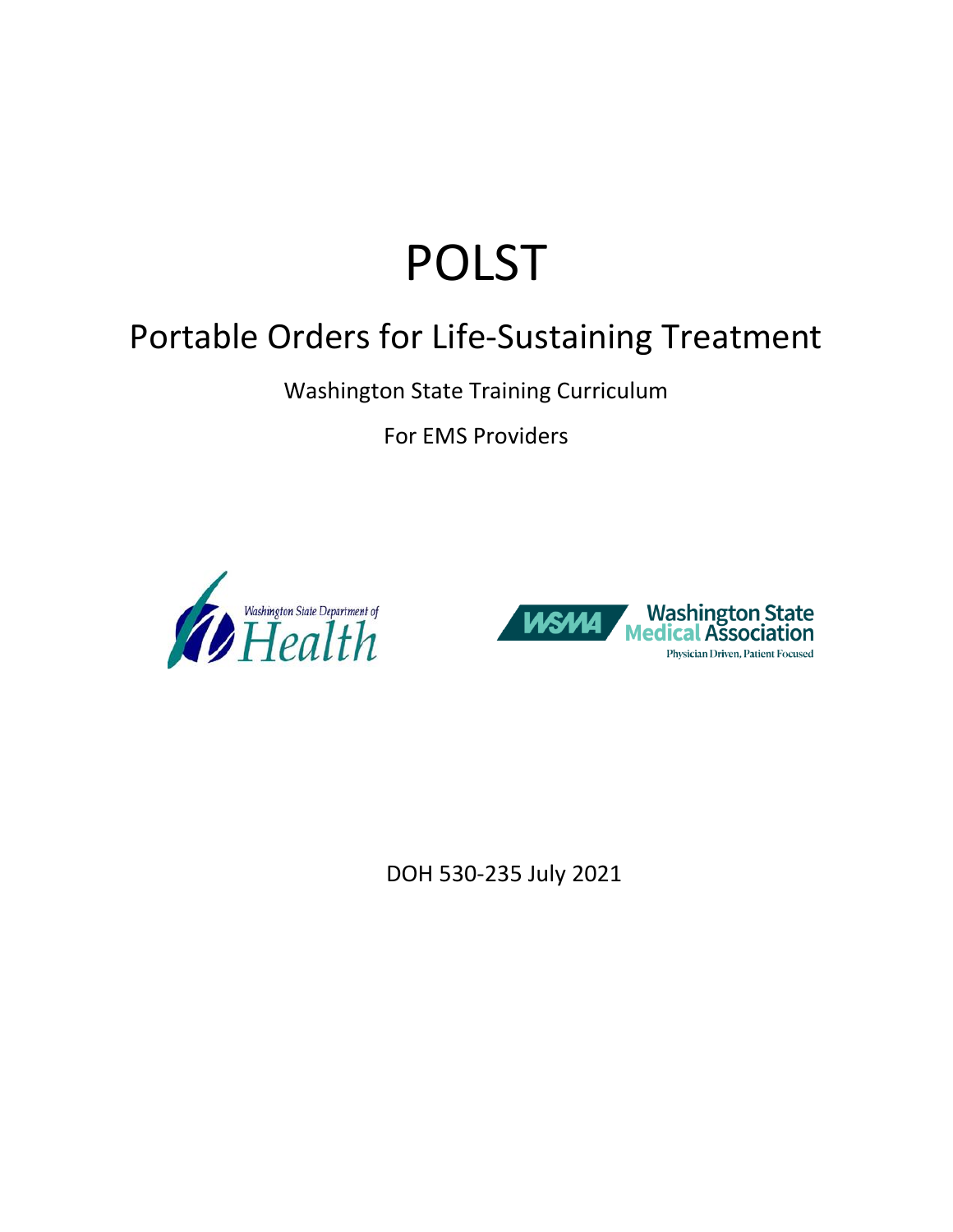### <span id="page-1-0"></span>Acknowledgements

#### Creation of original document

Center for Ethics in Health Care, Oregon Health & Science University William Bender, MD - Regional Ethics Network of Eastern Washington Bruce Dentler MD - Regional Ethics Network of Eastern Washington John Osborn, MD - Regional Ethics Network of Eastern Washington James Shaw, MD - Regional Ethics Network of Eastern Washington Maria J. Silveira, MD – General Medicine, Bioethics Program, University of Michigan

#### 2021 Revision

Megan Bloomingdale, EMT, SEI, Program Coordinator North Seattle College Dawn Felt, NRP, MPA, EMS Education Consultant Washington State Department of Health Sharmon Figenshaw, ARNP, ACHPN, Washington POLST Task Force; Co-Chair Wendy McGoodwin, MD, Palliative Medicine, Providence Regional Medical Center Everett Jessica Martinson, Director – Continuing Professional Development, WSMA Foundation for Health Care Improvement James M. Nania, MD, F.A.C.E.P, Medical Program Director Spokane County Kathryn Schlenker, DO, Clinical Assistant Professor, UWMC Palliative Care Service Bruce Smith, MD, Medical Director, Providence Hospice of Seattle Lynn Wittwer, MD, Medical Program Director Clark County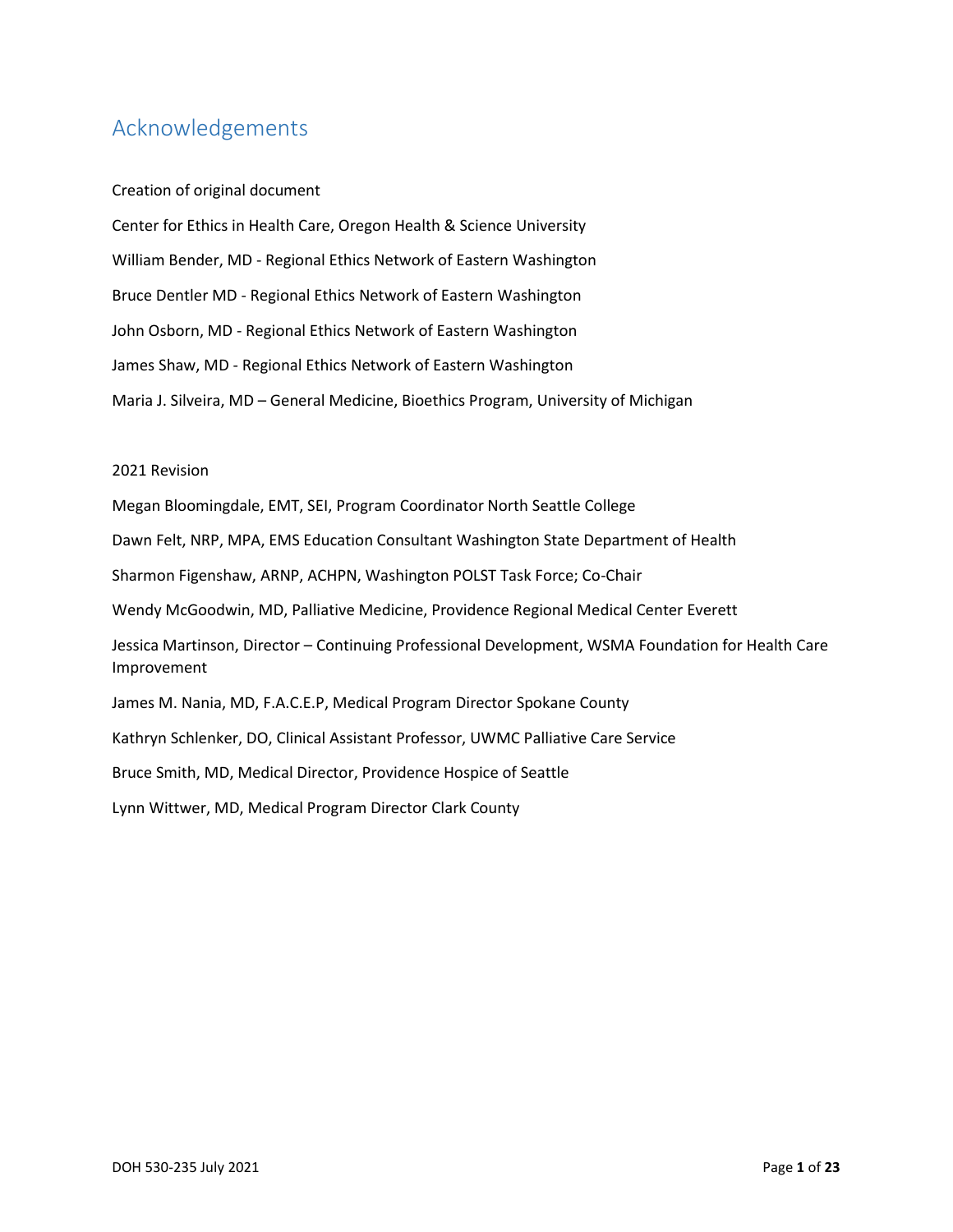## Contents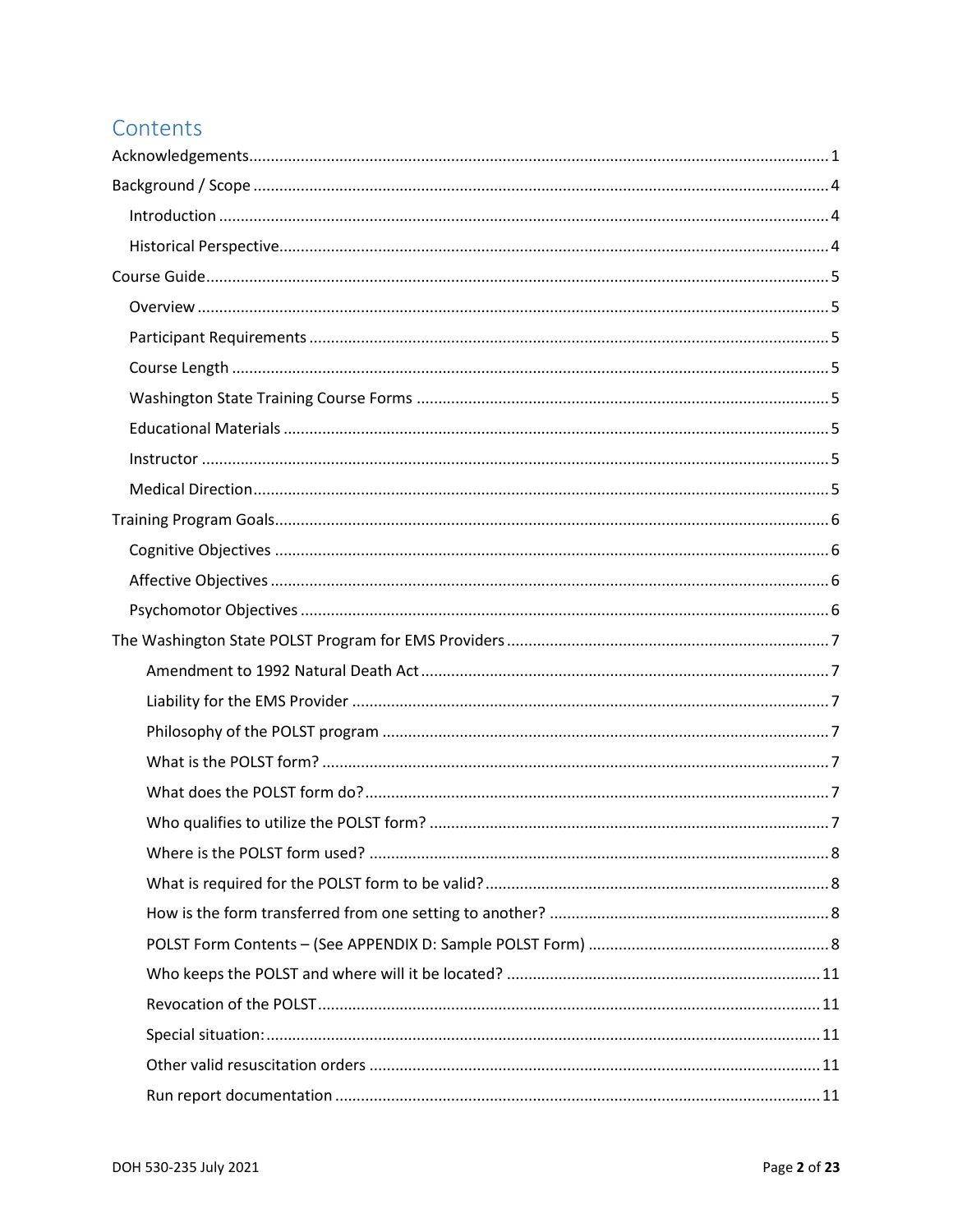| If resuscitative efforts have been started before learning of a valid DNR / DNAR order, stop these |
|----------------------------------------------------------------------------------------------------|
|                                                                                                    |
|                                                                                                    |
|                                                                                                    |
|                                                                                                    |
|                                                                                                    |
|                                                                                                    |
|                                                                                                    |
|                                                                                                    |
|                                                                                                    |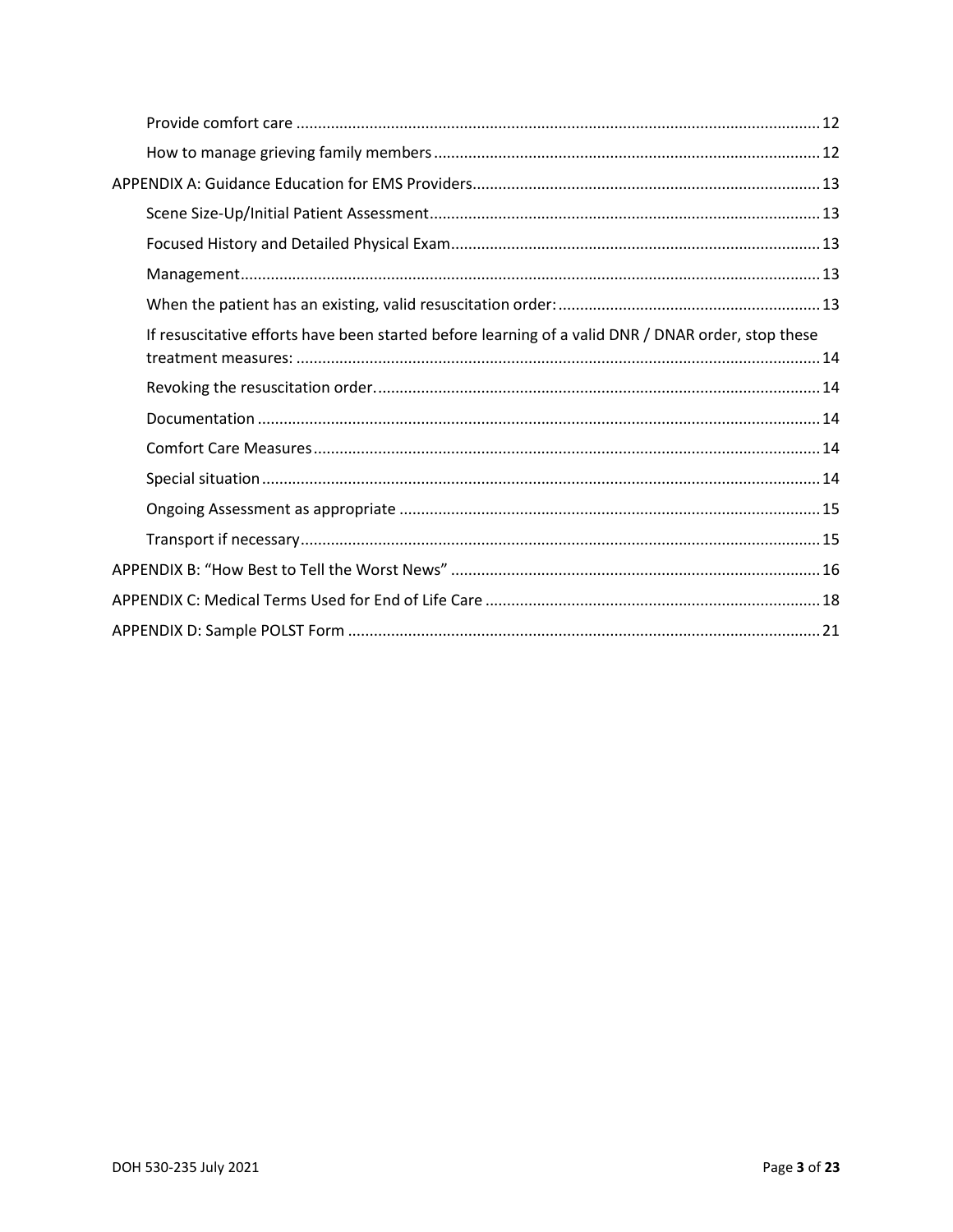## <span id="page-4-0"></span>Background / Scope

#### <span id="page-4-1"></span>Introduction

Individuals have the right to make their own health care decisions. An advance directive document can help people communicate their treatment preferences when they would otherwise be unable to make such decisions. Unfortunately, the wishes expressed by an advance directive may in some cases not be honored because of the unavailability of completed forms or a provider's lack of understanding of how to translate the language of the document into treatment of specific medical conditions. Providers caring for individuals in various health care settings may in good faith initiate or withhold treatments that are potentially medically inappropriate or contrary to the desires of the person.

The "Portable Orders for Life-Sustaining Treatment" (POLST) is a document designed to help health care providers honor an individual's treatment wishes. The POLST is designed to help medical personnel:

- Promote an individual's autonomy by documenting an individual's treatment preferences and coordinating these with medical provider orders;
- Enhance the authorized transfer of patient records among facilities;
- Clarify treatment intentions and minimize confusion regarding an individual's treatment preferences, and;
- Facilitate appropriate treatment by emergency medical services personnel.

The POLST document is a short summary of treatment preferences and medical provider orders for care that is easy to read in an emergency situation. The POLST is not intended to replace an advance directive document or other medical provider orders. It centralizes information, facilitates record keeping, and ensures transfer of appropriate information among health care providers and care settings.

#### <span id="page-4-2"></span>Historical Perspective

The document was developed over a four-year period by a multi-disciplinary task force convened by the Center for Ethics in Health Care, Oregon Health & Science University, with representatives from numerous health care provider and institutional organizations. The Regional Ethics Network of Eastern Washington and the Department of Health first introduced the POLST form in Washington state as a pilot program in the Spokane area.

Individuals, physicians, home care personnel, and families have been particularly satisfied with this form because it promotes clarity in the patient's wishes in end of life care and interventions and promotes compassionate care at this important time in a person's life.

The POLST form translates an individual's wishes into an actual medical provider order and is portable from one care setting to another.

The POLST document and training are reviewed and updated regularly.

In Washington, the following medical providers may sign the POLST form: physicians (MD/DO), an advanced registered nurse practitioner (ARNP), or a physician assistant – certified (PA-C).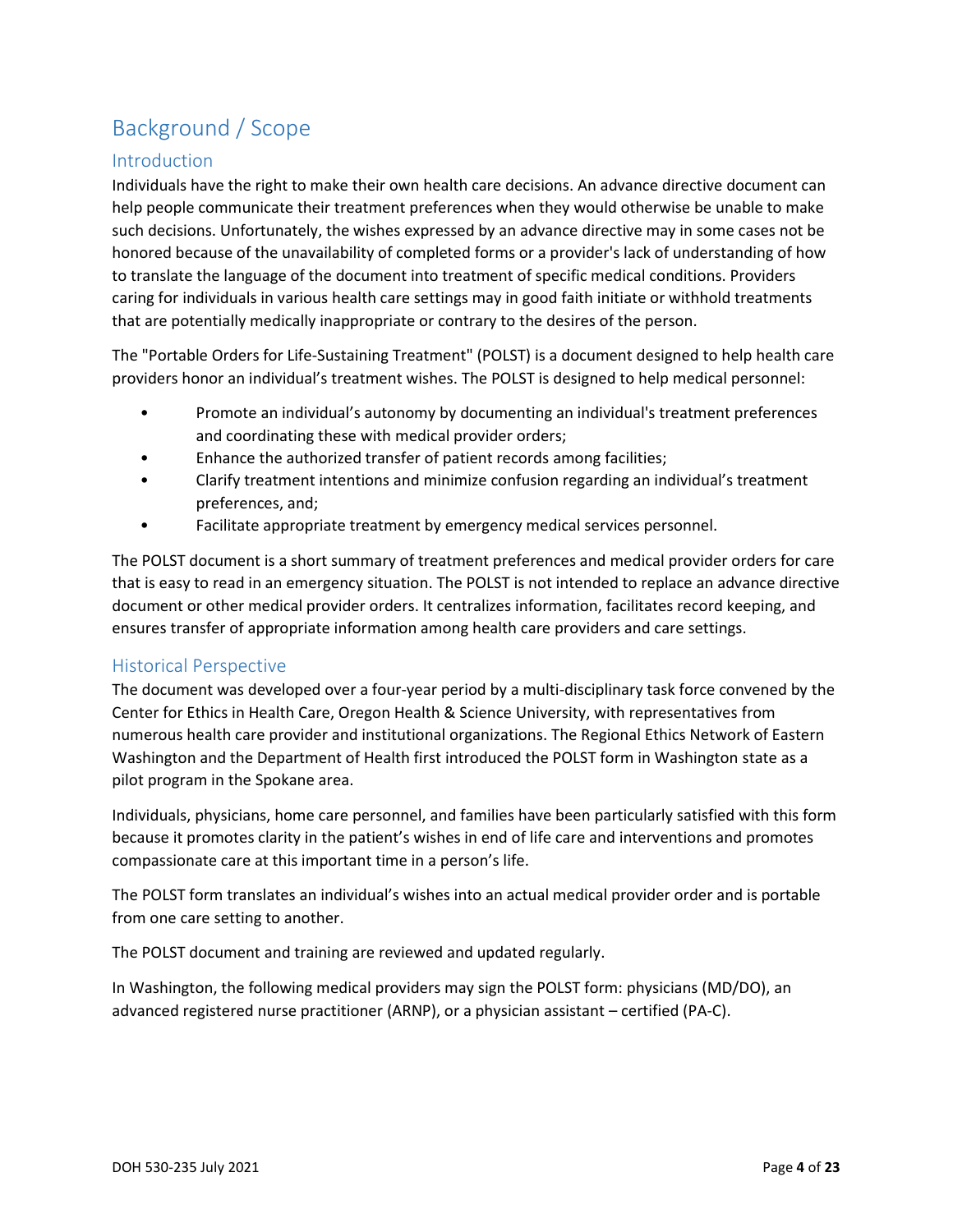## <span id="page-5-0"></span>Course Guide

#### <span id="page-5-1"></span>**Overview**

Medical, legal and ethical issues are a vital element of the EMS provider's daily life. The decision to treat or not to treat an Individual requires knowledge of current state and local legislation, policy and protocol. Up-to-date knowledge of the Washington state POLST program is essential. Guidance will be given in this lesson to answer questions regarding POLST and to assist EMS providers to make the correct decision when POLST or other resuscitation orders are encountered.

#### <span id="page-5-2"></span>Participant Requirements

The information contained in this curriculum is to be provided to all EMS providers in initial EMS training and as an update during continuing medical education (CME) or ongoing training and evaluation (OTEP).

#### <span id="page-5-3"></span>Course Length

Recommended length minimum of one hour.

#### <span id="page-5-4"></span>Washington State Training Course Forms

No application required for DOH – no credential to be issued by DOH. Documentation should be maintained by EMS provider.

#### <span id="page-5-5"></span>Educational Materials

*This curriculum is on the [DOH website.](https://www.doh.wa.gov/ForPublicHealthandHealthcareProviders/EmergencyMedicalServicesEMSSystems/DoNotResuscitate) It can also be requested by contacting DOH Emergency Care System at 360-236-2840 or by sending an email to [HSQA.EMS@doh.wa.gov](mailto:HSQA.EMS@doh.wa.gov). Additional information regarding POLST can be found on th[e WSMA website.](https://wsma.org/POLST)*

#### <span id="page-5-6"></span>**Instructor**

Training should be conducted by people knowledgeable in the Washington state POLST program, experienced in the delivery of EMS education, and in practical application of scene and patient management, such as senior EMS instructors or other people approved by the medical program director to teach continuing education. Content experts should be used to instruct as available by area.

#### <span id="page-5-7"></span>Medical Direction

Medical direction of EMS personnel is an essential component in the acceptance and use of the POLST form. Physician involvement should be in place for all aspects of EMS. On-line and/or off-line medical direction must be in place to allow EMS personnel to carry out and assist with the administration of the individual's treatment decisions.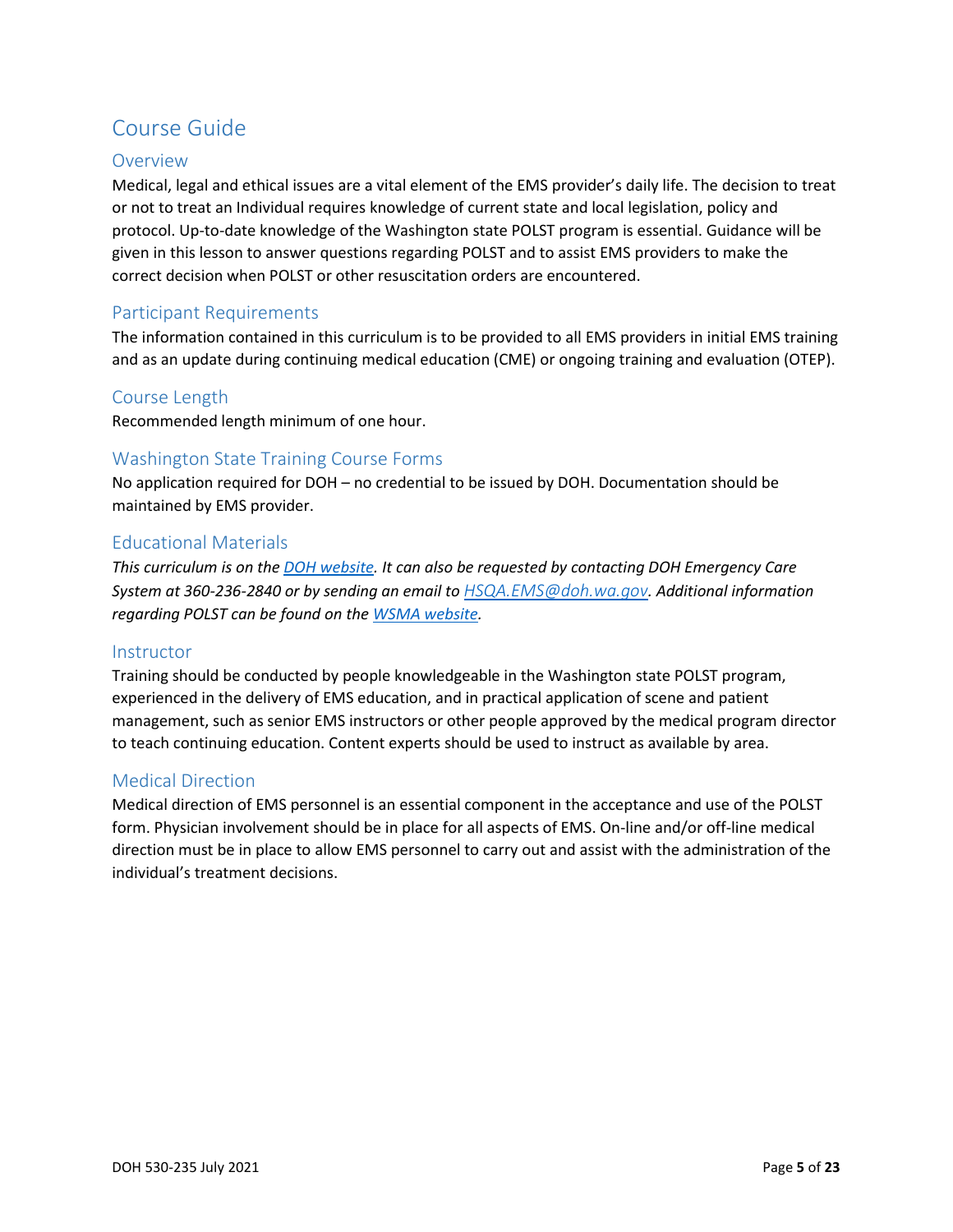## <span id="page-6-0"></span>Training Program Goals

At the conclusion of the training program emergency medical services personnel will be able to:

#### <span id="page-6-1"></span>Cognitive Objectives

- 1. Describe the 1992 amendment to Washington's Natural Death Act
- 2. Recognize the liability for EMS personnel regarding the POLST or other valid resuscitation orders.
- 3. Describe the philosophy of the POLST program.
- 4. Describe what the POLST form is.
- 5. Describe what the POLST form does.
- 6. Describe who qualifies to have a POLST form.
- 7. Describe where the POLST form is used.
- 8. Describe what is required for the POLST form to be valid.
- 9. Describe how the POLST form is transferred from one setting to another.
- 10. Recognize the POLST form and other valid resuscitation orders.
- 11. Recognize the parts of the POLST form.
- 12. Recognize when an individual has revoked the POLST or other valid resuscitation orders.
- 13. Describe who keeps the POLST form and where the POLST form is kept.
- 14. Describe the EMS provider education guidance for managing an individual with a POLST form or other valid resuscitation orders (See APPENDIX A: Guidance Education for EMS Providers)
- 15. Describe how to document a POLST or other valid resuscitation order on the patient run report.
- 16. Describe how to provide comfort care measures to a dying individual.

#### <span id="page-6-2"></span>Affective Objectives

- 1. Explain which individuals qualify for the POLST program.
- 2. Explain the steps you can use to communicate with grieving family members. (See APPENDIX B: "How Best To Tell the Worst News").

#### <span id="page-6-3"></span>Psychomotor Objectives

1. Locate and identify the POLST form or other valid resuscitation orders.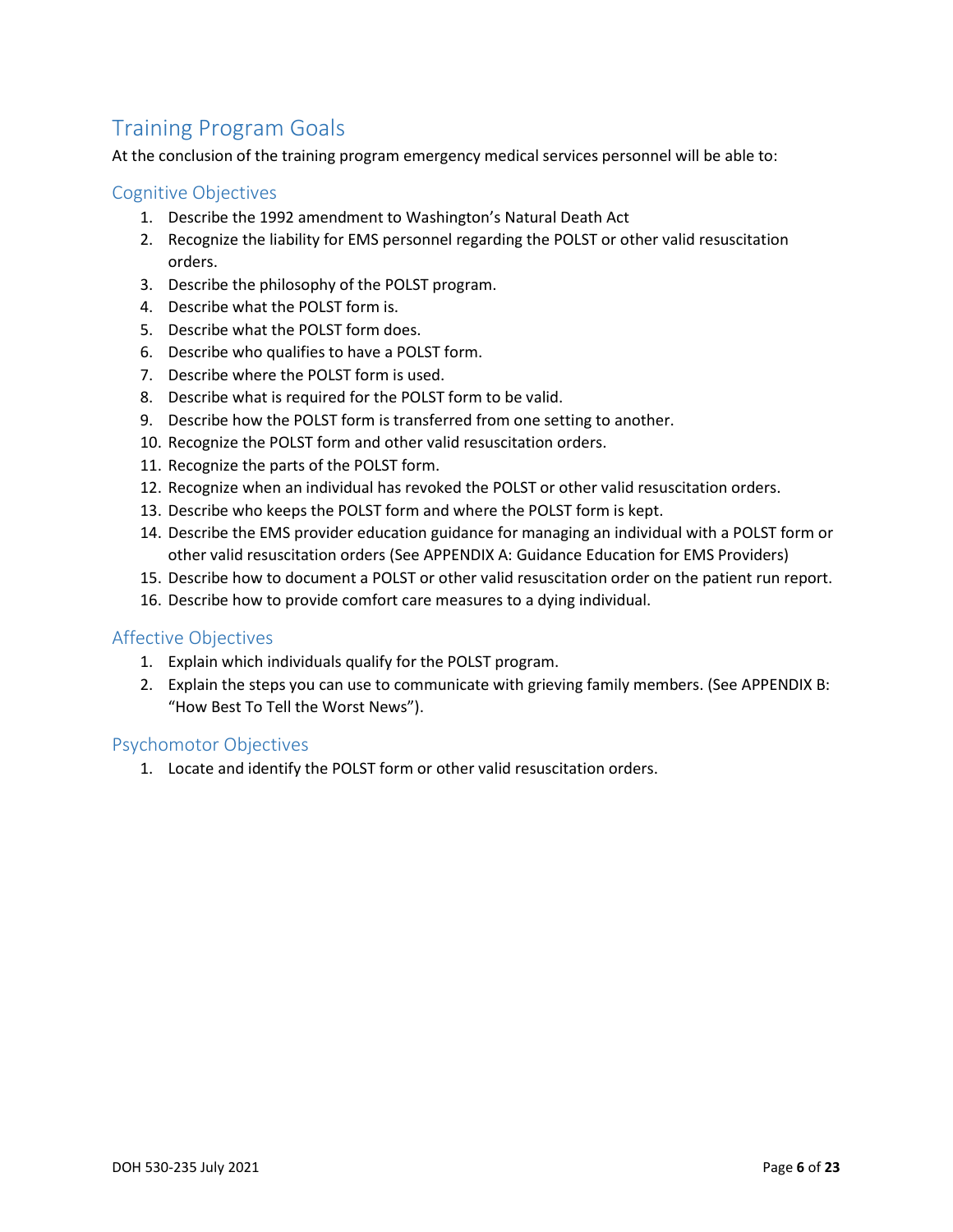## <span id="page-7-0"></span>The Washington State POLST Program for EMS Providers

#### <span id="page-7-1"></span>Amendment to 1992 Natural Death Act

- A. March 1992, the state legislature directs Department of Health to:
	- 1. Adopt guidelines for how EMS personnel should respond to written do not resuscitate (DNR) orders
	- 2. Before 1992, EMS personnel could not legally recognize prehospital DNR orders

#### <span id="page-7-2"></span>Liability for the EMS Provider

- A. The EMS provider protection from liability exists in RCW 18.71.210
- B. This law provides protection for all acts and omissions done in good faith.
- C. In honoring the POLST, the EMS provider will be acting in accordance with medical program director (MPD) protocol and the individual's medical provider order, and therefore acting in good faith.

#### <span id="page-7-3"></span>Philosophy of the POLST program

- A. People have the right to make their own health care decisions.
- B. These rights include:
	- 1. The ability of individuals to indicate their decisions about life-sustaining treatment.
	- 2. A mechanism in which individual could describe their desires for life-sustaining treatment to health care providers.
	- 3. Health care providers who understand how to provide comfort care while honoring the individual's desires for life-sustaining treatment.

#### <span id="page-7-4"></span>What is the POLST form?

- A. It is a bright lime-green form that provides a short summary of treatment preferences and medical provider's order for care that is easy to read in an emergency situation.
- B. It is a "portable" order that describes the individual's care directions, i.e., preferences for resuscitation, medical interventions including medication, and artificially administered nutrition.
- C. It is "portable" because it is intended to go with the individual from one care setting to another using a single uniform document.

#### <span id="page-7-5"></span>What does the POLST form do?

- A. Completing a POLST form is voluntary on the part of an individual. The form is intended to:
	- 1. Allow people and their medical providers to discuss and develop plans to reflect the individual's end of life care wishes.
	- 2. Assist medical providers in honoring the individual's wishes for life-sustaining treatment.
	- 3. Direct appropriate treatment by EMS personnel.

#### <span id="page-7-6"></span>Who qualifies to utilize the POLST form?

A. Anyone can qualify for a POLST, as long as it is signed by the individual's medical provider. It is most relevant to those who have a serious health condition or those who would like to place limitations on the emergency medical care they may receive.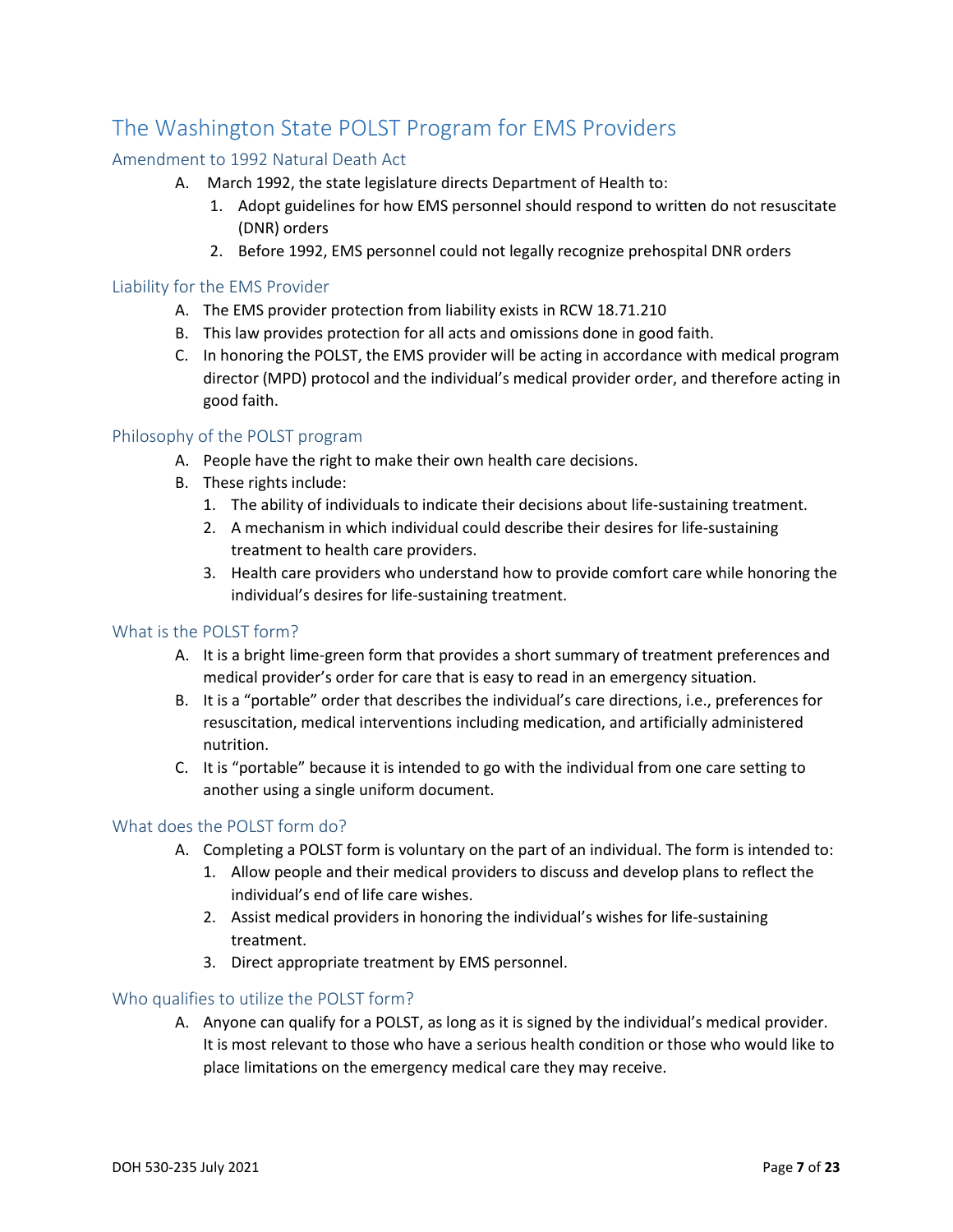#### <span id="page-8-0"></span>Where is the POLST form used?

A. The completed POLST form is a medical provider order form that remains with an individual when transported between care settings, regardless of whether the setting is a person's home, a long-term care facility, or a hospital.

#### <span id="page-8-1"></span>What is required for the POLST form to be valid?

- A. The POLST form contains the individual's name, date of birth, date and the person's or legal medical decision maker's signature. Verbal consent for the individual's signature may be documented by a clinician.
- B. The POLST form has been signed and dated by the medical provider. A verbal order for the medical provider's signature may be recorded.
- C. All copies, digital images, faxes of signed POLST forms are valid.

#### <span id="page-8-2"></span>How is the form transferred from one setting to another?

- A. The original form, which is bright lime-green, is preferred but photocopies, digital images, and faxes of signed POLSTs will be honored.
- B. Institutions may wish to keep a duplicated copy in the permanent medical record upon discharge or before inter-facility transports.
- C. HIPPA permits the disclosure of POLST to other health care providers as necessary.

#### <span id="page-8-3"></span>POLST Form Contents – (See APPENDIX D: Sample POLST Form)

- A. Individual information This area must be completed with the individual's name and date of birth. Gender and pronoun sections are optional.
- B. Medical Conditions/ Individual's Goals section to give more detail and context for the individual.
	- 1. If the individual requires treatment, the caregiver should first initiate any treatment orders recorded on the POLST, and then contact the attending medical provider.
	- 2. Any order section that is not completed indicates that full treatment should be provided for that section until clarification is obtained.
- C. Section A Resuscitation: Individual has no pulse and is not breathing.
	- 1. If the individual wants CPR, the **Attempt Resuscitation box** is checked.
	- 2. If the individual does not want CPR, the **Do Not Attempt Resuscitation (DNAR) / Allow Natural Death box** is checked. Resuscitation should not be attempted.
	- 3. Comfort measures will always be provided.
	- 4. If the individual is not in cardiopulmonary arrest, go to section B.
- D. Section B Level of Medical Interventions When the individual has pulse and/or is breathing.
	- 1. Healthcare providers will first administer the level of EMS services (appropriate to the level of certification) ordered and then contact the attending medical provider or online medical control.
		- a. **Full treatment** primary goal of prolonging life by all medically effective means. Use intubation, advanced airway interventions, mechanical ventilation and cardioversion as indicated. Includes care described below Transfer *to hospital if indicated. Includes intensive care.*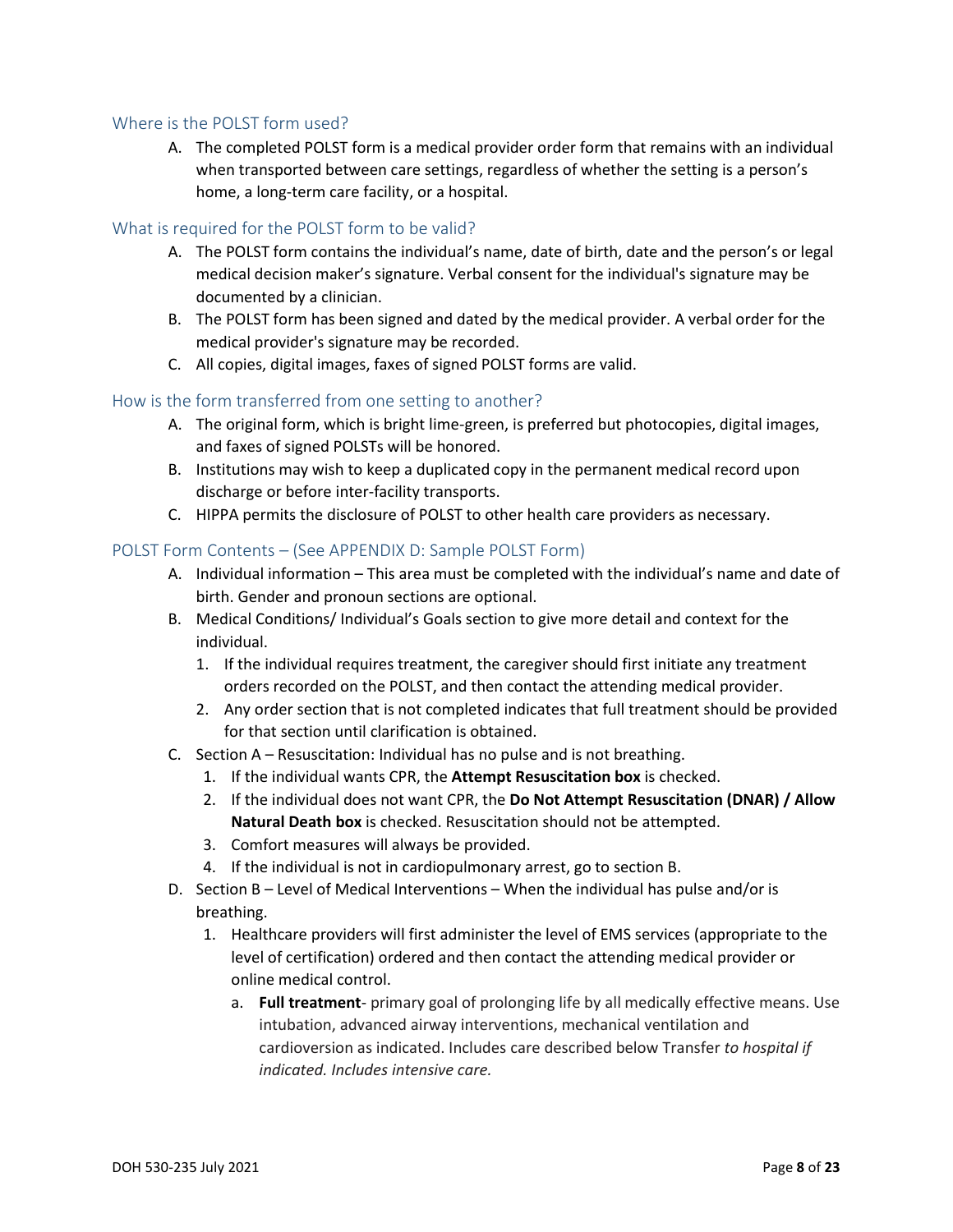- *b.* **SELECTIVE TREATMENT** The primary goal of treating medical conditions while avoiding invasive measures whenever possible. Use medical treatment, IV fluids and cardiac monitor as indicated. Do not intubate. May use less invasive airway support (e.g. CPAP, BiPAP, high-flow oxygen). Includes care described below. Transfer *to hospital if indicated. Avoid intensive care if possible.*
- *c.* **COMFORT-FOCUSED TREATMENT** Primary goal of maximizing comfort. Relieve pain and suffering with medication by any route as needed. Use oxygen, oral suction and manual treatment of airway obstruction as needed for comfort. Individual prefers no hospital transfer: *EMS consider contacting medical control to determine if transport is indicated to provide adequate comfort.*
- 2. Additional orders (e.g., blood products, dialysis) may be listed and considered.
- 3. Comfort care is always provided regardless of indicated level of EMS treatment.
- E. Section C Signatures
	- 1. The following are required to be valid:
		- a. A medical provider (physician, ARNP, or PA-C) printed name, signature, and date.
		- b. Patient or legal medical decision maker's signature and date.
	- 2. Additional language in section:
		- a. "A legal medical decision maker (see page 2) may sign on behalf of an adult who is not able to make a choice. An individual who makes their own choice can ask a trusted adult to sign on their behalf, or clinician signature(s) can suffice as witnesses to verbal consent. A guardian or parent must sign for a person under the age of 18. Multiple parent/decision maker signatures are allowed but not required. Virtual, remote, and verbal consents and orders are addressed on page 2."
		- b. "Legal health care agent" refers specifically to a person named by DPOA-HC. "Legal medical decision maker" refers to a legal health care agent or another surrogate medical decision maker as outlined in RCW 7.70.065.
		- c. New box to clarify the relationship between the individual and their legal medical decision maker.
		- d. Telephone order signatures are valid.
	- 3. Examples of signature box:

Signatures for verbal and telephone orders may vary depending on organizational policies, below are examples of what these types of signature boxes might look like.

Follow local protocols and contact medical control as needed.

a. Verbal consent by patient or legal medical decision maker

| Signatures: A legal medical decision maker (see page 2) may sign on behalf of an adult who is not able to make a choice.<br>An individual who makes their own choice can ask a trusted adult to sign on their behalf, or clinician signature(s) can suffice as<br>witnesses to verbal consent. A guardian or parent must sign for a person under the age of 18. Multiple parent/decision maker<br>signatures are allowed but not required. Virtual, remote, and verbal consents and orders are addressed on page 2. |                                              |  |  |  |  |
|---------------------------------------------------------------------------------------------------------------------------------------------------------------------------------------------------------------------------------------------------------------------------------------------------------------------------------------------------------------------------------------------------------------------------------------------------------------------------------------------------------------------|----------------------------------------------|--|--|--|--|
| SIGNATURE - MD/DO/ARNP/PA-C (mandatory)<br><b>Discussed with:</b><br>Jennifer Smith, MD<br>$\Box$ Parent(s) of minor<br>Individual<br>$\Box$ Guardian with health care authority                                                                                                                                                                                                                                                                                                                                    | <b>DATE</b> (mandatory)<br>06/17/2021 - 1300 |  |  |  |  |
| PRINT - NAME OF MD/DO/ARNP/PA-C (mandatory)<br>Legal health care agent(s) by DPOA-HC<br>Other medical decision maker by 7.70.065 RCW<br>Jennifer Smith, MD                                                                                                                                                                                                                                                                                                                                                          | <b>PHONE</b>                                 |  |  |  |  |
| SIGNATURE(S) - INDIVIDUAL OR LEGAL MEDICAL DECISION MAKER(S) (mandatory)<br><b>RELATIONSHIP</b><br>Mary Davis, RN<br>Davis, RN<br>[Leave Blank for Signature]                                                                                                                                                                                                                                                                                                                                                       | <b>DATE</b> (mandatory)<br>06/17/2021 - 1300 |  |  |  |  |
| PRINT - NAME OF INDIVIDUAL OR LEGAL MEDICAL DECISION MAKER(S) (mandatory)<br>Frank Miller (Patient) OR Susan Miller (POA)<br>Verbal Consent by Patient or POA/M.Davis                                                                                                                                                                                                                                                                                                                                               | <b>PHONE</b>                                 |  |  |  |  |
| Individual has: $\Box$ Durable Power of Attorney for Health Care $\Box$ Health Care Directive (Living Will)<br>Encourage all advance care planning documents to accompany POLST.                                                                                                                                                                                                                                                                                                                                    |                                              |  |  |  |  |
| SEND ORIGINAL FORM WITH INDIVIDUAL WHENEVER TRANSFERRED OR DISCHARGED                                                                                                                                                                                                                                                                                                                                                                                                                                               |                                              |  |  |  |  |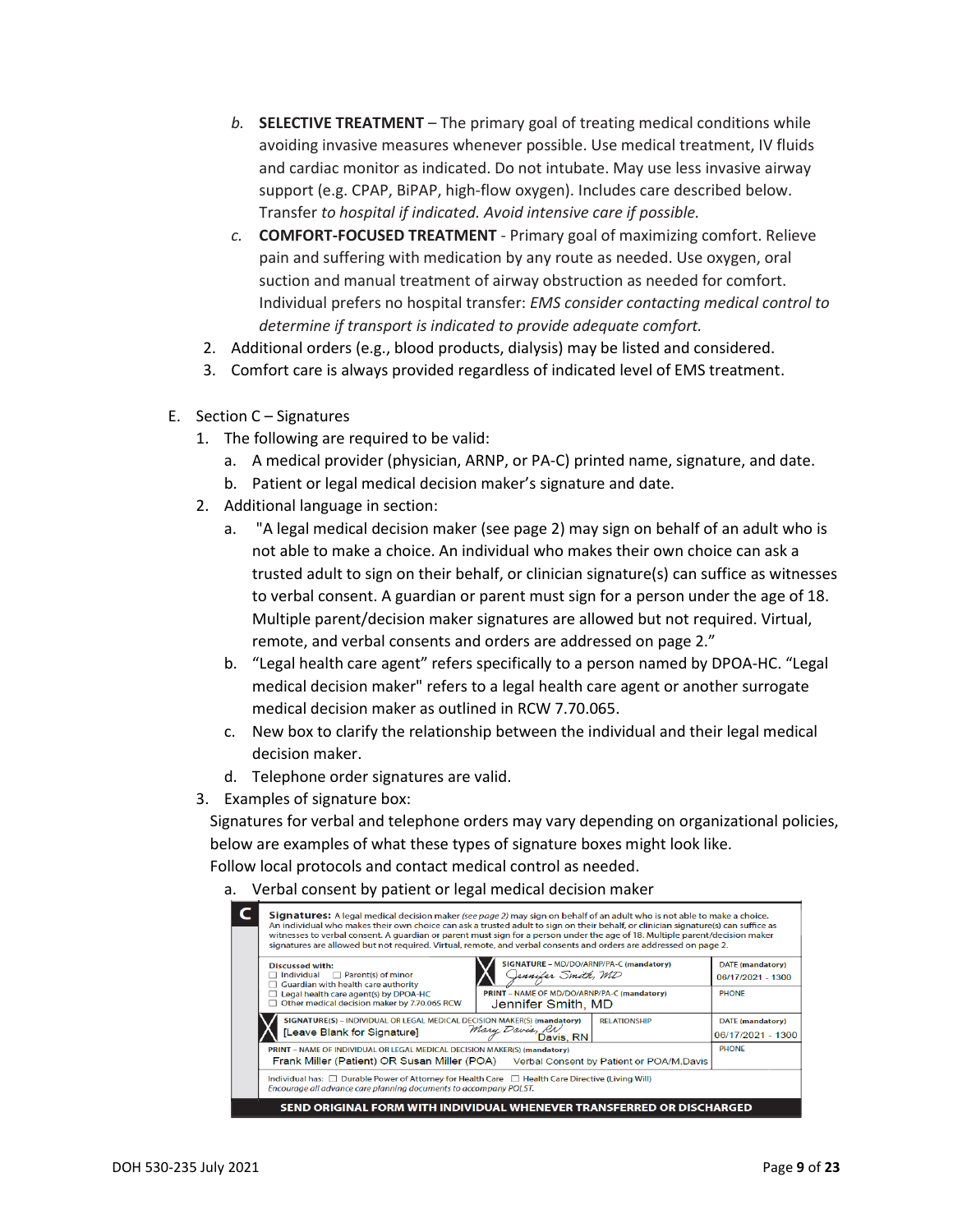b. Verbal consent of telephone orders from a signing clinician.

| Signatures: A legal medical decision maker (see page 2) may sign on behalf of an adult who is not able to make a choice.<br>An individual who makes their own choice can ask a trusted adult to sign on their behalf, or clinician signature(s) can suffice as<br>witnesses to verbal consent. A guardian or parent must sign for a person under the age of 18. Multiple parent/decision maker<br>signatures are allowed but not required. Virtual, remote, and verbal consents and orders are addressed on page 2. |                                                                       |                         |  |  |  |  |
|---------------------------------------------------------------------------------------------------------------------------------------------------------------------------------------------------------------------------------------------------------------------------------------------------------------------------------------------------------------------------------------------------------------------------------------------------------------------------------------------------------------------|-----------------------------------------------------------------------|-------------------------|--|--|--|--|
| SIGNATURE - MD/DO/ARNP/PA-C (mandatory)<br><b>DATE</b> (mandatory)                                                                                                                                                                                                                                                                                                                                                                                                                                                  |                                                                       |                         |  |  |  |  |
| <b>Discussed with:</b>                                                                                                                                                                                                                                                                                                                                                                                                                                                                                              |                                                                       |                         |  |  |  |  |
| [Leave Blank for Signature] Mary Davis, RN<br>Parent(s) of minor<br>Individual<br>$\Box$<br>06/17/2021 - 1300                                                                                                                                                                                                                                                                                                                                                                                                       |                                                                       |                         |  |  |  |  |
| Guardian with health care authority                                                                                                                                                                                                                                                                                                                                                                                                                                                                                 | PRINT - NAME OF MD/DO/ARNP/PA-C (mandatory)                           | <b>PHONE</b>            |  |  |  |  |
| Legal health care agent(s) by DPOA-HC<br>Other medical decision maker by 7.70.065 RCW                                                                                                                                                                                                                                                                                                                                                                                                                               |                                                                       |                         |  |  |  |  |
|                                                                                                                                                                                                                                                                                                                                                                                                                                                                                                                     | Jennifer Smith, MD - T.O. Mary Davis, RN                              |                         |  |  |  |  |
| SIGNATURE(S) - INDIVIDUAL OR LEGAL MEDICAL DECISION MAKER(S) (mandatory)                                                                                                                                                                                                                                                                                                                                                                                                                                            | <b>RELATIONSHIP</b>                                                   | <b>DATE</b> (mandatory) |  |  |  |  |
| Frank Miller OR "Verbal Consent from [Patient/Surrogate Name]"                                                                                                                                                                                                                                                                                                                                                                                                                                                      | 06/17/2021 - 1300                                                     |                         |  |  |  |  |
| PRINT – NAME OF INDIVIDUAL OR LEGAL MEDICAL DECISION MAKER(S) (mandatory)                                                                                                                                                                                                                                                                                                                                                                                                                                           |                                                                       | <b>PHONE</b>            |  |  |  |  |
| Frank Miller (Patient) OR Susan Miller (Legal Medical Decision Maker/Surrogate)                                                                                                                                                                                                                                                                                                                                                                                                                                     |                                                                       |                         |  |  |  |  |
|                                                                                                                                                                                                                                                                                                                                                                                                                                                                                                                     |                                                                       |                         |  |  |  |  |
| Individual has: □ Durable Power of Attorney for Health Care □ Health Care Directive (Living Will)                                                                                                                                                                                                                                                                                                                                                                                                                   |                                                                       |                         |  |  |  |  |
| Encourage all advance care planning documents to accompany POLST.                                                                                                                                                                                                                                                                                                                                                                                                                                                   |                                                                       |                         |  |  |  |  |
|                                                                                                                                                                                                                                                                                                                                                                                                                                                                                                                     |                                                                       |                         |  |  |  |  |
|                                                                                                                                                                                                                                                                                                                                                                                                                                                                                                                     | SEND ORIGINAL FORM WITH INDIVIDUAL WHENEVER TRANSFERRED OR DISCHARGED |                         |  |  |  |  |

- F. Page 2 Non-Emergency Transport Medical Treatment Preferences *(NOT APPLICABLE TO PREHOSPITAL EMS CARE). – For EMS Awareness*
	- 1. Individual information
		- a. This section is completed with the individual's name and date of birth.
	- 2. Additional Contact Information (if any)
		- a. This section provides space for additional contact information and is optional.
	- 3. Preference: Medically Assisted Nutrition (i.e., Artificial Nutrition)
		- a. This section is NOT required.
		- b. This section, whether completed or not, does not affect orders on page 1 of form.
		- c. Preferences for medically assisted nutrition, and other health care decisions, can also be indicated in advance directives which are advised for all adults.
		- d. The POLST does not replace an advance directive.
		- e. When an individual is no longer able to make their own decisions, consult with the legal medical decision maker(s) regarding their plan of care, including medically assisted nutrition. Base decisions on prior known wishes, best interests of the individual, preferences noted here or elsewhere, and current medical condition. Document specific decisions and/or orders in the medical record.
- G. Additional areas include:
	- 1. Directions for health care professionals
		- a. Completing, using, and reviewing POLST
	- 2. Review of this POLST form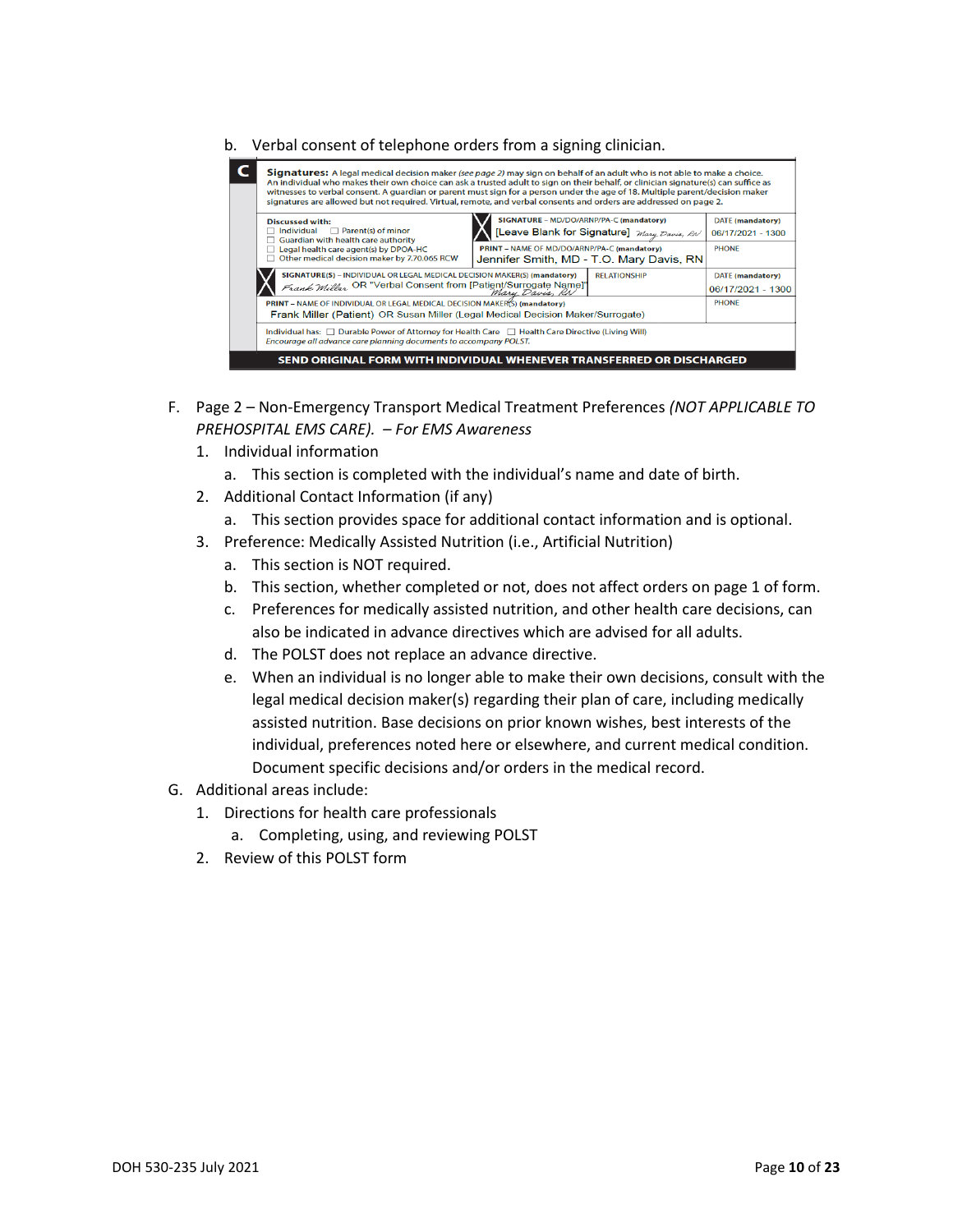#### <span id="page-11-0"></span>Who keeps the POLST and where will it be located?

- A. In the home, the individual keeps the POLST in a prominent location:
	- 1. Next to the front door
	- 2. On or in the refrigerator
	- 3. Look for a Vial of Life or another container.
- B. When the individual is staying in a medical facility, the POLST form will be kept by the facility in the individual's medical chart along with other medical orders.
- C. The form may also be digital.

#### <span id="page-11-1"></span>Revocation of the POLST

- A. POLST form may be revoked by:
	- 1. The individual verbally revoking the order
	- 2. The individual destroying the form
	- 3. The medical providers by expressing the patient's revocation of the order
	- 4. The legal medical decision maker
	- 5. By drawing a diagonal line or the word VOID across the front of the form.

#### <span id="page-11-2"></span>Special situation:

- A. An individual's wish to withhold resuscitation should always be respected. Sometimes, however, the family may vigorously and persistently insist on CPR even if a valid POLST order is located. These verbal requests are not consistent with the individual's directive. However, in such circumstances:
	- 1. Attempt to convince family to honor the individual's decision to withhold CPR. If family persists, then;
	- 2. Initiate resuscitation efforts until relieved by advanced level providers (advanced EMTs and/ or paramedics [for EMRs and EMTs]).
	- 3. EMS personnel should continue treatment and consult medical control.

#### <span id="page-11-3"></span>Other valid resuscitation orders

- A. EMS personnel may recognize other medical provider signed health care resuscitation orders, but if any doubt about validity, CPR should be started.
- B. Sometimes health care facilities prefer to use their own health care resuscitation orders. When EMS providers see other resuscitation orders, they should do the following:
	- 1. Verify that the order has a medical provider signature requesting "Do Not Resuscitate."
	- 2. Verify the presence of the individual's name on the order.
	- 3. Contact on-line medical control for further consultation. In most cases, on-line medical control will advise to withhold CPR following verification of a valid medical provider signed DNR order.

#### <span id="page-11-4"></span>Run report documentation

- A. All individual contacts must be properly documented:
	- 1. Complete medical incident report form.
	- 2. Identify individual as having a valid POLST.
	- 3. Follow your local MPD protocols for individuals who have died.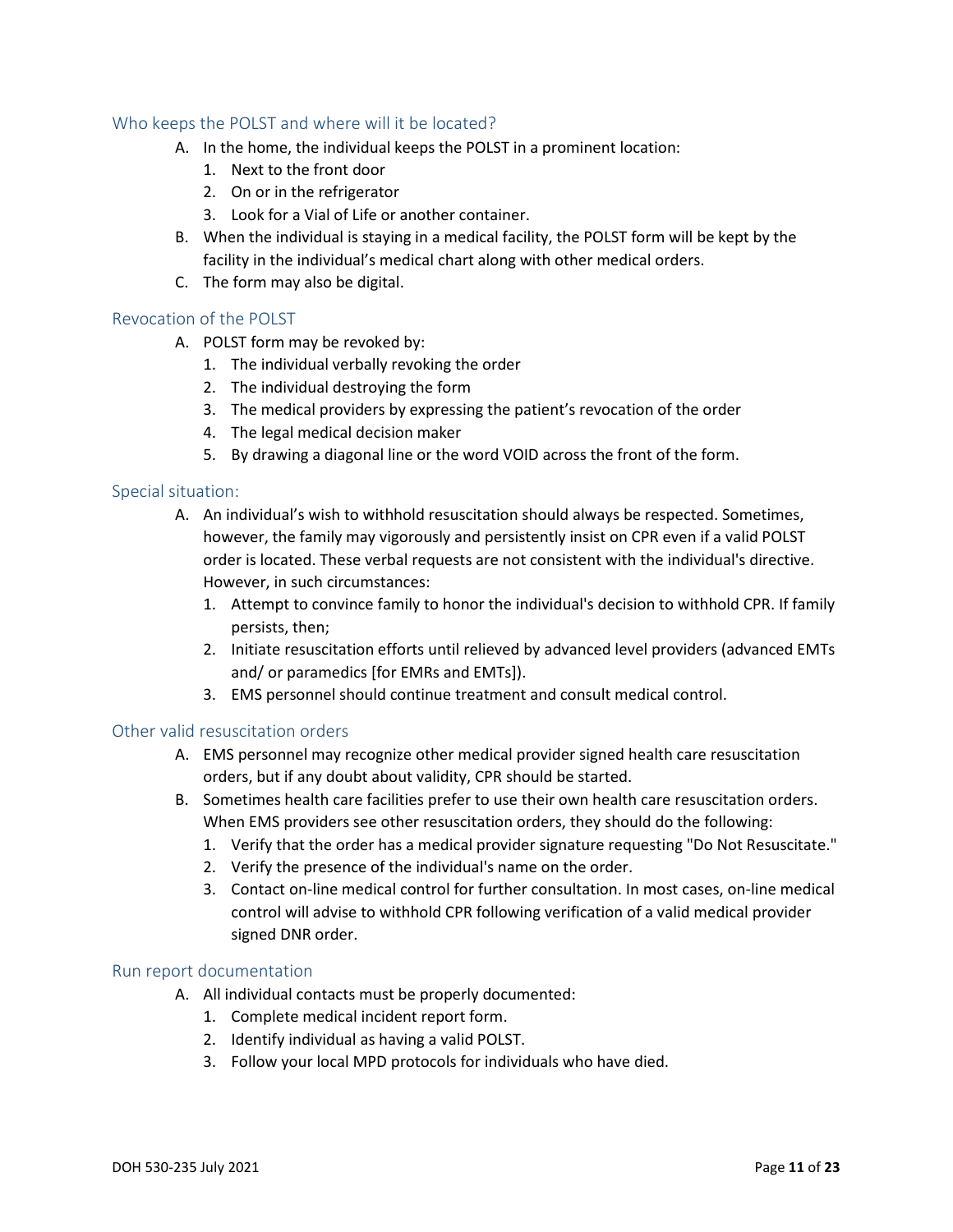#### <span id="page-12-0"></span>Provide comfort care

- A. Comfort care measures for the dying individual may include:
	- 1. Manually open the airway (do not provide positive pressure ventilation with a bag valve mask, pocket mask or endotracheal tube).
	- 2. Clear the airway (including stoma) of secretions with appropriate suction device.
	- 3. Provide oxygen per nasal cannula at 2-4 l/min.
	- 4. Positioning for comfort.
	- 5. Splinting.
	- 6. Controlling bleeding.
	- 7. Providing pain medications pertinent to the level of certification/licensure.
	- 8. Provide emotional support to the individual and family.
- B. Contact individual's physician or on-line medical control if directed by local protocols or if questions or problems arise.

#### <span id="page-12-1"></span>How to manage grieving family members

A. Review and Discuss APPENDIX B: "How Best to Tell the Worst News"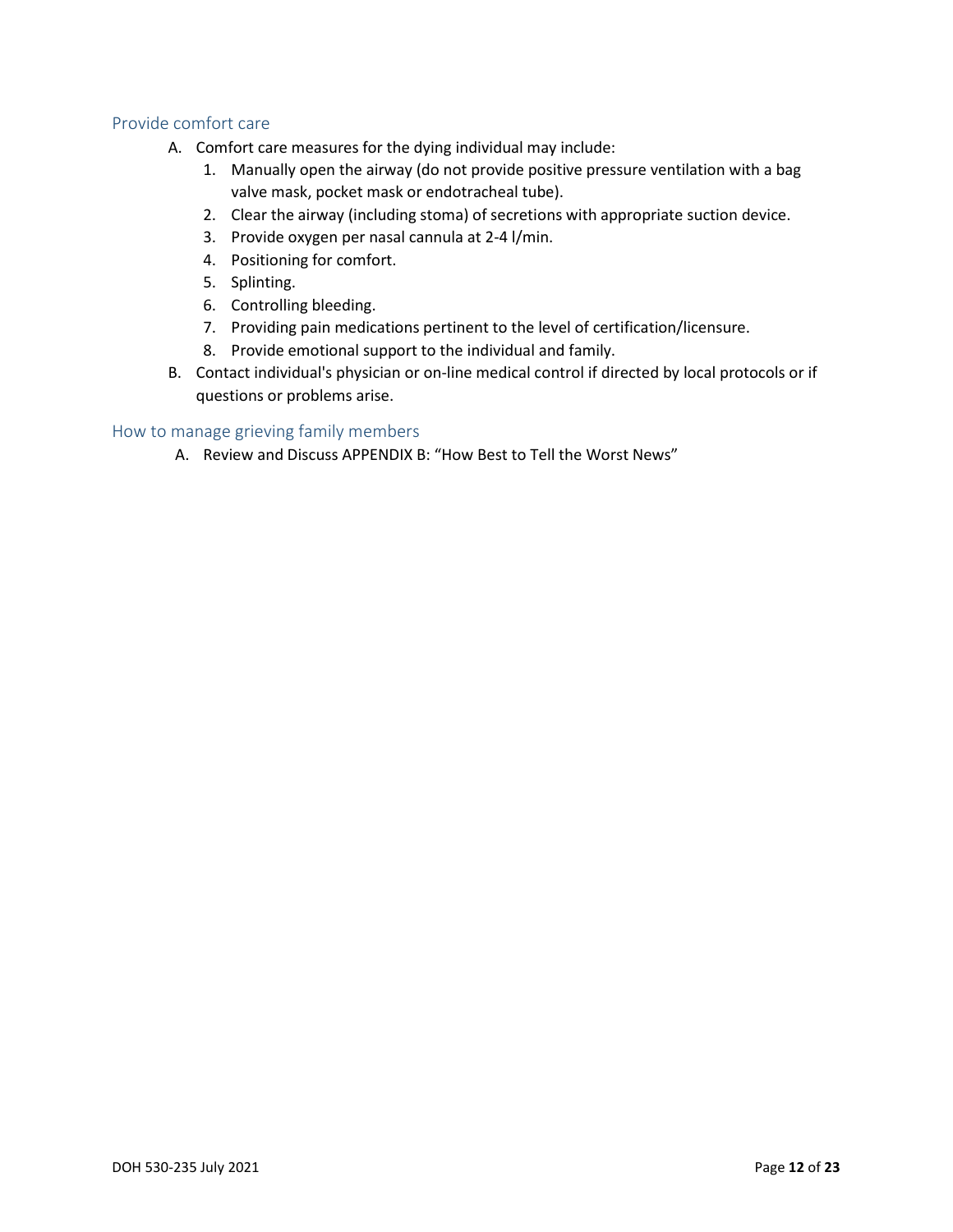## <span id="page-13-0"></span>APPENDIX A: Guidance Education for EMS Providers

EMS providers should refer to local protocol for medical direction. This section is education material and provides an example of information that may be contained within a protocol.

#### <span id="page-13-1"></span>Scene Size-Up/Initial Patient Assessment

#### <span id="page-13-2"></span>Focused History and Detailed Physical Exam

- A. Determine the individual is in resuscitation status in one of the following ways:
	- 1. The individual has a valid POLST next to the front door, on or in the refrigerator, or look for a Vial of Life.
	- 2. We encourage medical facilities to use the POLST form.
		- a. Sometimes health care facilities prefer to use their own health care resuscitation orders. When encountering other resuscitation orders, perform the following:
			- (1) Verify that the order has a medical provider signature requesting "Do Not Resuscitate."
			- (2) Verify the presence of the individual's name on the order.
		- b. Contact on-line medical control for further consultation. In most cases, on-line medical control will advise to withhold CPR following verification of a valid physician-signed resuscitation order.
	- 3. In extended or intermediate care facilities, look for the resuscitation form in the individual's chart.

#### <span id="page-13-3"></span>Management

- A. Begin resuscitation as indicated on the POLST
- B. Do not initiate resuscitation measures when:
	- 1. The patient is determined to be obviously dead.
		- a. The obviously dead are victims who, in addition to absence of respiration and cardiac activity, have experienced one or more of the following:
			- (1) Decapitation
			- (2) Evisceration of heart or brain
			- (3) Incineration
			- (4) Rigor mortis
			- (5) Decomposition
			- (6) Dependent lividity

If in your medical judgment you determine your patient has attempted suicide or is a victim of a homicide, begin resuscitation, follow local protocols, and contact medical control as needed.

#### <span id="page-13-4"></span>When the patient has an existing, valid resuscitation order:

- A. POLST:
	- 1. Provide resuscitation based on individual's wishes identified on the form
	- 2. Provide medical interventions identified on the form
	- 3. Always provide comfort care
- B. Other resuscitation orders: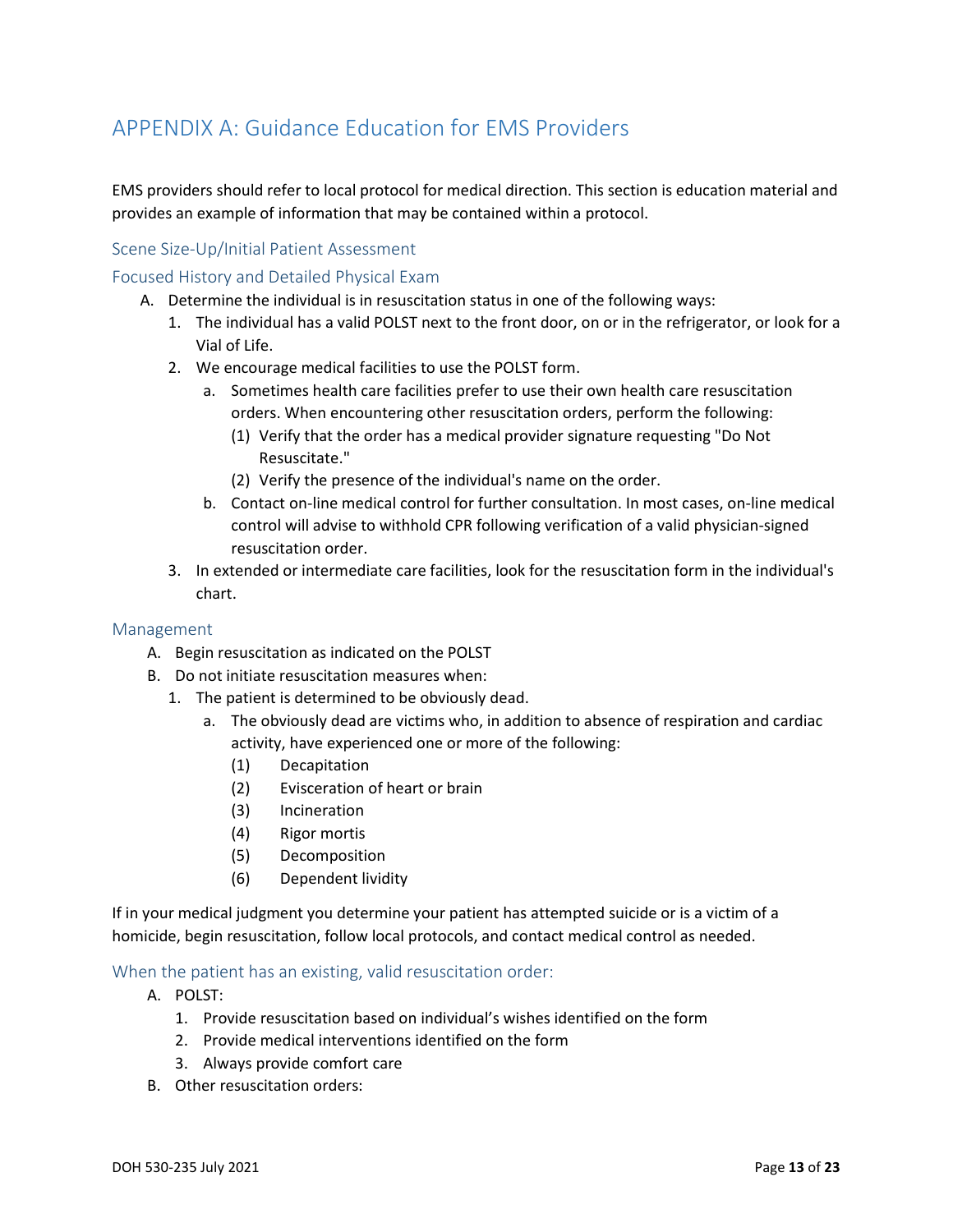1. Follow specific orders contained in the resuscitation order based on the standard of care allowed by your level of certification/licensure and communications with on-line medical control.

<span id="page-14-0"></span>If resuscitative efforts have been started before learning of a valid DNR / DNAR order, stop these treatment measures:

- A. Basic CPR.
- B. Intubation (leave the endotracheal tube in place, but stop any positive pressure ventilations).
- C. Cardiac monitoring and defibrillation.
- D. Administration of resuscitation medications.
- E. Any positive pressure ventilation (through bag valve masks, pocket facemasks, endotracheal tubes).

#### <span id="page-14-1"></span>Revoking the resuscitation order.

The following people can inform the EMS system that the DNAR order has been revoked:

- A. The individual (by destroying the order, drawing a diagonal line or the word VOID across the front of the form, or by verbally revoking the order).
- B. The physician expressing the individual's revocation of the directive.
- C. The legal medical decision maker for the individual expressing in-person the individual's revocation of the directive.

#### <span id="page-14-2"></span>Documentation

- A. Complete medical incident report form.
- B. Identify individual as having a valid POLST.
- C. Follow your local MPD protocols for individuals who have expired.

#### <span id="page-14-3"></span>Comfort Care Measures

- A. Comfort care measures for the dying individuals may include:
	- 1. Manually open the airway (do not provide positive pressure ventilation with a bag valve mask, pocket mask or endotracheal tube).
	- 2. Clear the airway (including stoma) of secretions with appropriate suction device.
	- 3. Provide oxygen per nasal cannula at 2-4 l/min.
	- 4. Positioning for comfort.
	- 5. Splinting.
	- 6. Controlling bleeding.
	- 7. Providing pain medications pertinent to the level of certification/licensure.
	- 8. Providing emotional support.
	- 9. Provide emotional support to the family.
- B. Contact individual's physician or on-line medical control if directed by local protocols or if questions or problems arise.

#### <span id="page-14-4"></span>Special situation:

A. The individual's wishes about resuscitation should always be respected. Sometimes, however, the family may vigorously and persistently insist on CPR even if a valid DNR/DNAR order is located.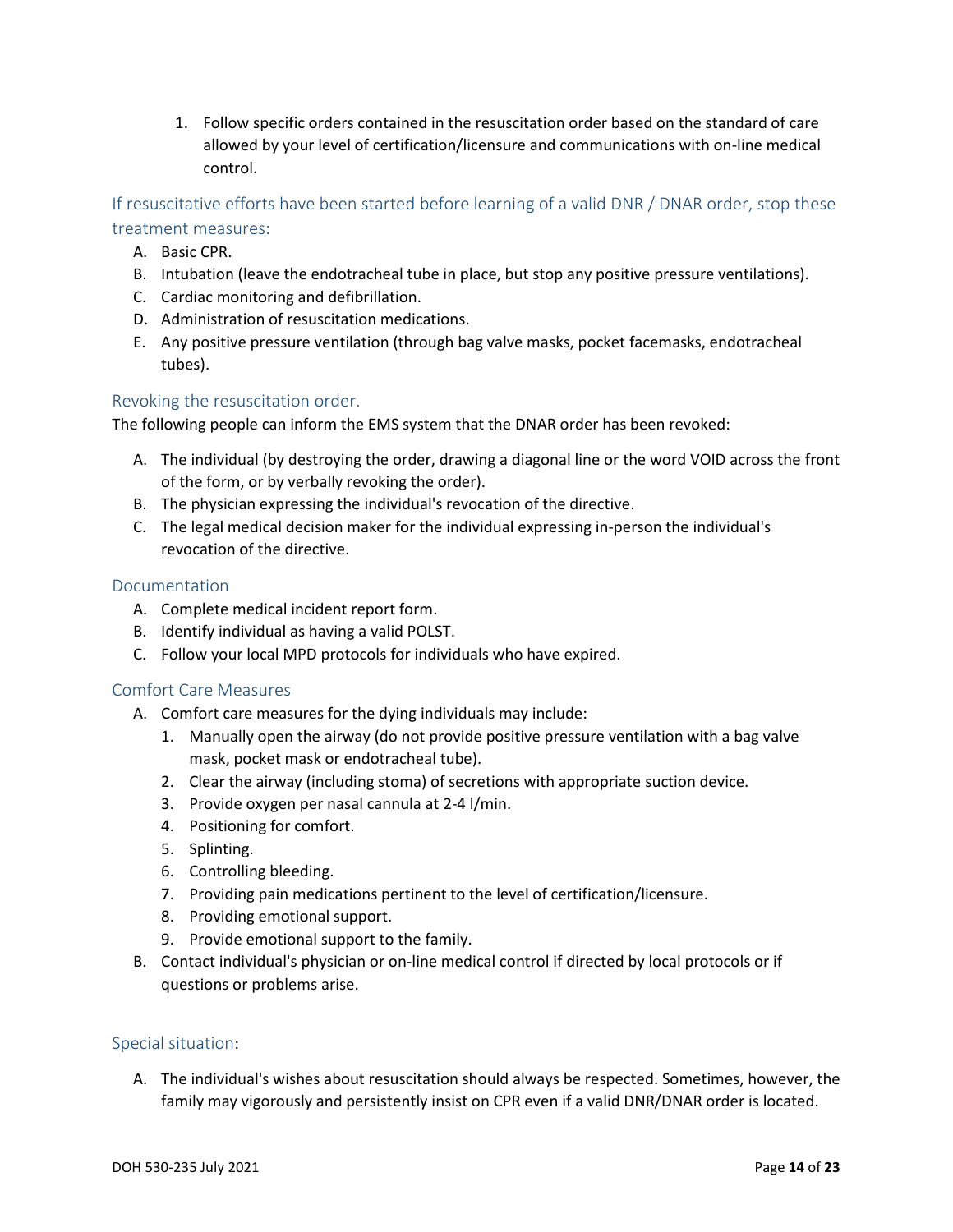These verbal requests are not consistent with the individual's directive. However, in such circumstances:

- 1. Attempt to convince family to honor the individual's decision to withhold CPR/treatment. If family persists, then
- 2. Initiate resuscitation efforts until relieved by advanced level providers (advanced EMTs and/ or paramedics (for EMRs and EMTs).
- 3. EMS personnel should continue treatment and consult medical control.
- B. Remember: Once a death has occurred, the family and relatives become your patients.

<span id="page-15-0"></span>Ongoing Assessment as appropriate

<span id="page-15-1"></span>Transport if necessary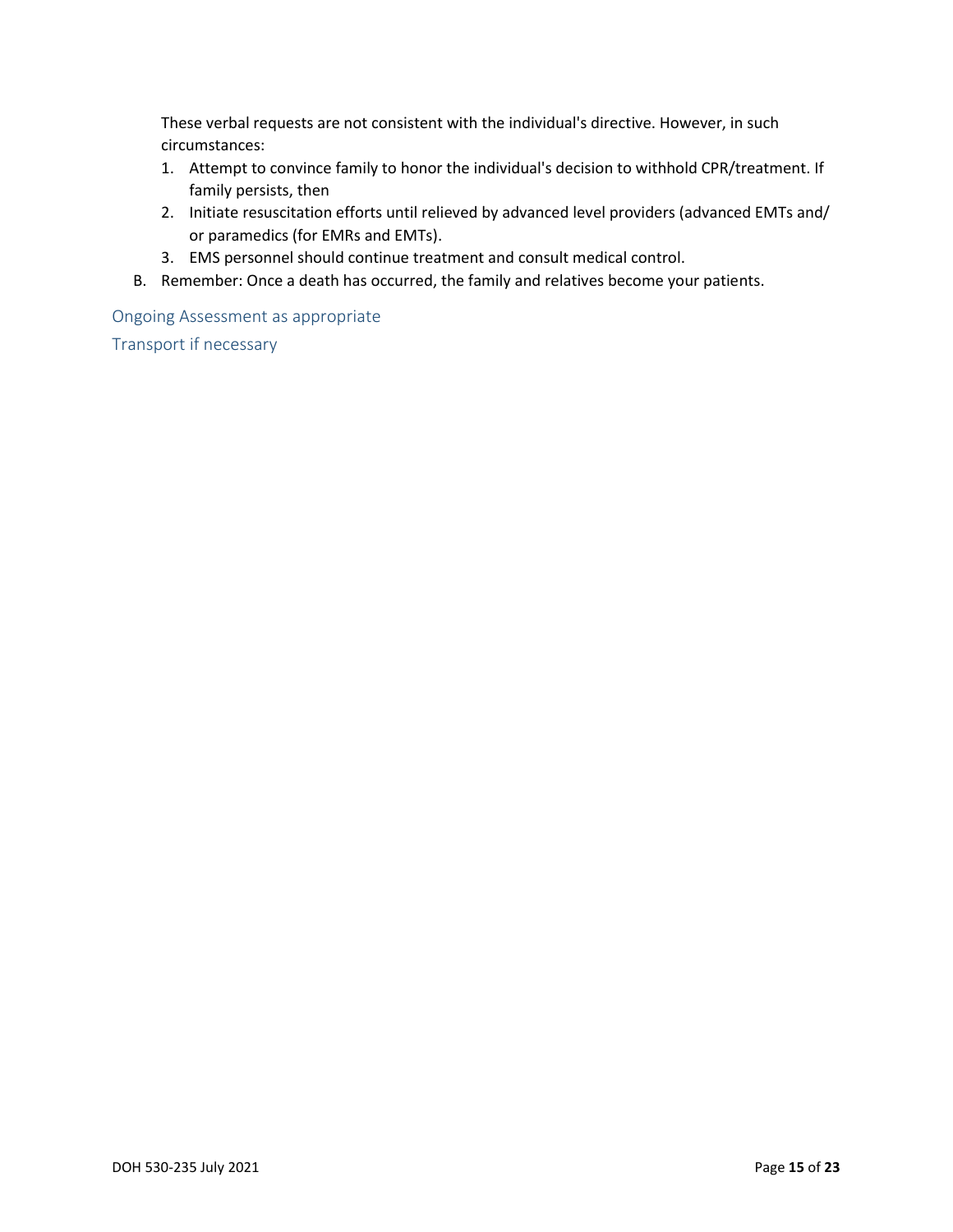## <span id="page-16-0"></span>APPENDIX B: "How Best to Tell the Worst News"

"When you end a resuscitation, you gain a new set of patients: the grieving family."

It's not a pleasant job to tell someone that his or her relative has died from cardiac arrest. Although telling relatives about a death is an important issue in emergency care, it has not received much practical attention. Initial contact with the family has a strong effect on how its members respond to grief. Bad news conveyed in an inappropriate, incomplete or uncaring manner may have long-lasting psychological effects on a family. Here are some recommendations about how to convey bad news. These ideas were accepted by the 1992 National American Heart Association Conference. Portions of this document are directly from the October 28, 1992 JAMA publication of the Guidelines for Cardiopulmonary Resuscitation and Emergency Cardiac Care.

As a rescuer, one of the hardest switches in emergency medicine is to move from the inability to achieve ROSC to dealing with a family in shock from sudden grief. Rescuers go from technical aspects of directing a resuscitation (a "no time for feelings" situation), to the post-resuscitation situation where feelings, thoughts and empathy for loss begin a grief reaction. Feelings of failure, sadness and inadequacy make it difficult to initially support and counsel the patient's family.

Here are 18 tips:

- 1. One EMS provider on a team takes the lead. Decide quickly who might be most effective for these particular circumstances.
- 2. Get yourself ready. Recognize that you may be discouraged or overwhelmed. Take a deep breath and do what has to be done.
- 3. Gather information about the death. Obtain as much information as possible about the patient and the circumstances surrounding the death. Carefully go over the events as they happened:
	- a. Medical history;
	- b. The event itself;
	- c. Relationship between patient and survivor.
- 4. Find a quiet location. When not in an enclosed building, be sure the location is a safe distance from hazards. Normal reactions to extreme grief can include involuntary physical responses such as walking or running about.
- 5. Get physically lower. If possible, sit down or have the family members sit down and kneel next to them.
- 6. Nonverbal actions speak louder than words. Make eye contact with the person closest to you. If there are several people, be sure to make eye contact with each of them during this conversation. Make eye contact, touch when appropriate and share.
- 7. Listen, and be still. Silent reactions are fine. Don't endlessly chatter. Answer questions.
- 8. When to touch: If someone reaches out to you first.
- 9. Briefly review the history and circumstances. Allow as much time as necessary for questions and discussion. Go over the events several times to make sure everything is understood and to facilitate further questions.

Example A: "You have known that George had a long history of heart trouble and has had pain for several days."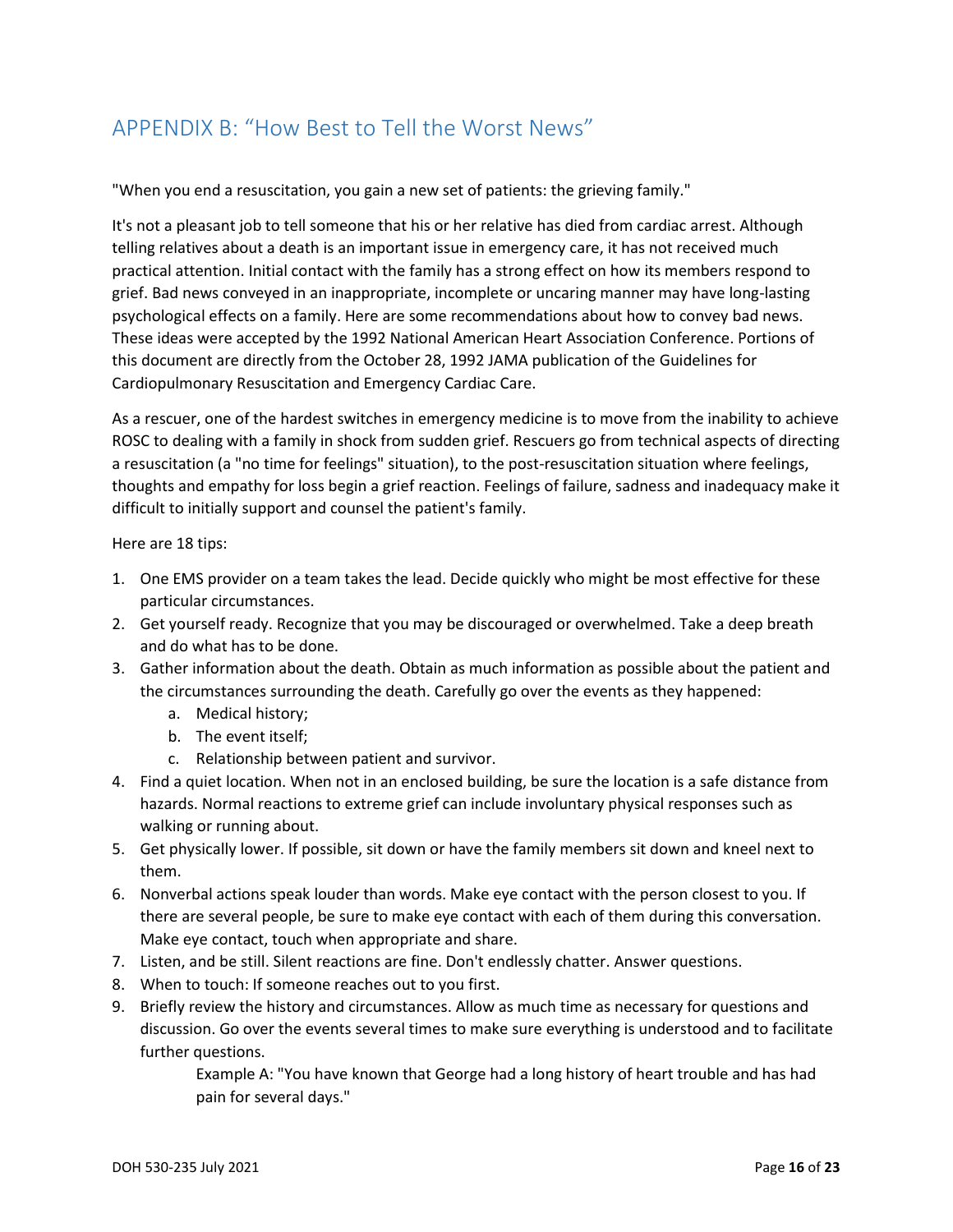Example B: "You know your baby-sitter found your son, John, not breathing in his crib."

- 10. Use the word "death" or "dead." Such simple terms are clear. Euphemisms are easily misunderstood. Avoid euphemisms such as "he's passed on," "she is no longer with us" or "he's left us." Instead use the words "death," "dying" or "dead."
- 11. Expect any reaction and allow time to express anguish. Normal reactions to a loved one's death range through a variety of physical, mental and behavioral responses. Silent reactions are fine. Allow time for the shock to be absorbed.
- 12. Convey sympathy for a grieving family, yet don't let it sound like an apology. Family members can resent too many comments about a very intimate experience you cannot share. Convey your feelings with a phrase such as "You have my (our) sincere sympathy" or "we are sorry for your loss."
- 13. Find someone to be with them during this time. Do they want you to call a neighbor, family member or clergyman?
- 14. "Would you like to say goodbye to --- (use the patient's first name) and see him/her now?" (For many, this establishes death). If equipment is still connected, let the family know.
- 15. Tell them the plan for disposition of the body. What is going to happen next? Know in advance what happens next and who will sign the death certificate. Physicians may impose burdens on staff members and family if they fail to understand policies about death certification and disposition of the body. Know the answers to these questions before meeting the family.
- 16. Ask if they have any questions. Answer them directly. Use simple sentences. People in crisis have trouble understanding complex messages.
- 17. Don't lie to them. This is especially important when a crime scene is involved or an autopsy will be performed. (Example: "We have to take your baby to the hospital for an autopsy to find out why he died. Perhaps we can learn something so this kind of thing won't happen again.").
- 18. Leave clear information about follow-up contacts for the family for when you have gone (social worker, counselor, chaplain). Enlist the aid of a social worker or the clergy if not already present. If time allows, offer to contact the patient's physician and remain available if there are further questions.

#### **Summary**

The community thinks of EMS personnel as superhuman rescuers who can work miracles in brief periods. Expectations about what EMTs and paramedics can do for the surviving relatives are frequently unrealistic. In the short period after resuscitation efforts, rescuers can do little more than set into motion a normal grief reaction. EMS providers must prepare for the next emergency. The most important task is to mobilize personal and community resources for those plunged into sorrow by the unexpected loss of a loved one.

#### **References:**

Excerpts in this portion are from: Emergency Cardiac Care Committee and Subcommittees, American Heart Association, Guidelines for Cardiopulmonary Resuscitation and Emergency Cardiac Care, I: Introduction. JAMA. 1992, 268:2172-2183.

#### **Acknowledgements:**

Judy Reid Graves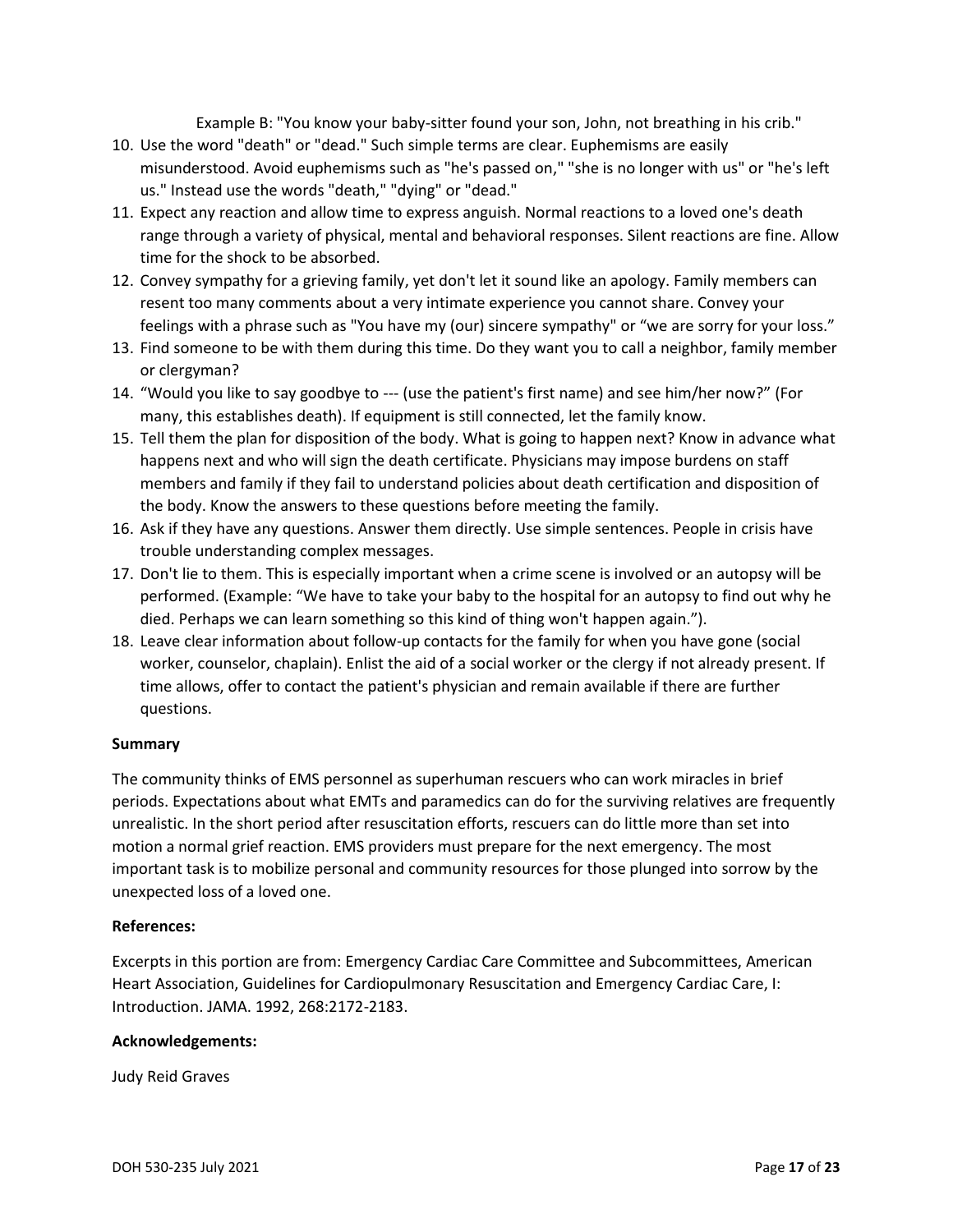## <span id="page-18-0"></span>APPENDIX C: Medical Terms Used for End of Life Care

**Advance Directives**: An advance directive is a voluntary, legal way to write down an individual's advance care planning decisions. There are two types of advance directives in Washington state. The first is a durable power of attorney for health care (DPOA-HC), which is a legal form that allows an individual to name their health care agent to make health care decisions for them if they cannot make their own decisions. The second type of advance directive is a health care directive (i.e., living will, medical directive to physicians), which is a directive to withhold life-sustaining treatment in specific situations under Washington state law. Both types of advance directives can also include information about an individual's goals, values, and preferences; which should be used to guide medical care decisions. EMS providers who see advance directives should contact medical control for direction.

**Agonal Breathing:** The medical term used to describe struggling to breathe or gasping. It is often a symptom of a severe medical emergency, such as stroke or cardiac arrest. The gasping associated with agonal breathing is not true breathing, but rather a brainstem reflex.

**Breathing:** The process of taking air into and expelling it from the lungs.

**Cardiac Arrest:** A condition where the heart stops beating.

**CPR:** For the purposes of this document, "CPR" or "cardiopulmonary resuscitation" covers the full range of emergency cardiac interventions and is not limited to basic CPR.

**Comfort measures:** Medical care undertaken with the primary goal of keeping an individual comfortable rather than prolonging life.

On the POLST form, an individual who requests, "comfort measures only" would be transferred to the hospital if comfort measures fail or if comfort measures cannot be met in the individual's environment.

Comfort measures include:

Oral and body hygiene, reasonable efforts to offer food and fluids orally, administering medications appropriate to the certification or licensure level of the health care provider, wound care, warmth, appropriate lighting, and other measures to relieve pain and suffering. Privacy and respect for the dignity and humanity of the patient.

**Dialysis:** A mechanical process used to clean the blood to remove waste and excess fluids when the kidneys fail.

**DNR/DNAR:** Do not resuscitate (DNR) and do not attempt resuscitation (DNAR) as per the "POLST" orders specify no ventilation support (other than manually opening the airway), no cardiac compressions, no endotracheal intubation, no advanced airway management, no cardiac monitoring, no defibrillation and no intravenous resuscitation medications.

**Durable Power of Attorney for Health Care**: A document signed by an individual that appoints someone else to make health care decisions for the individual in the event that the individual loses the ability to make his or her own decisions.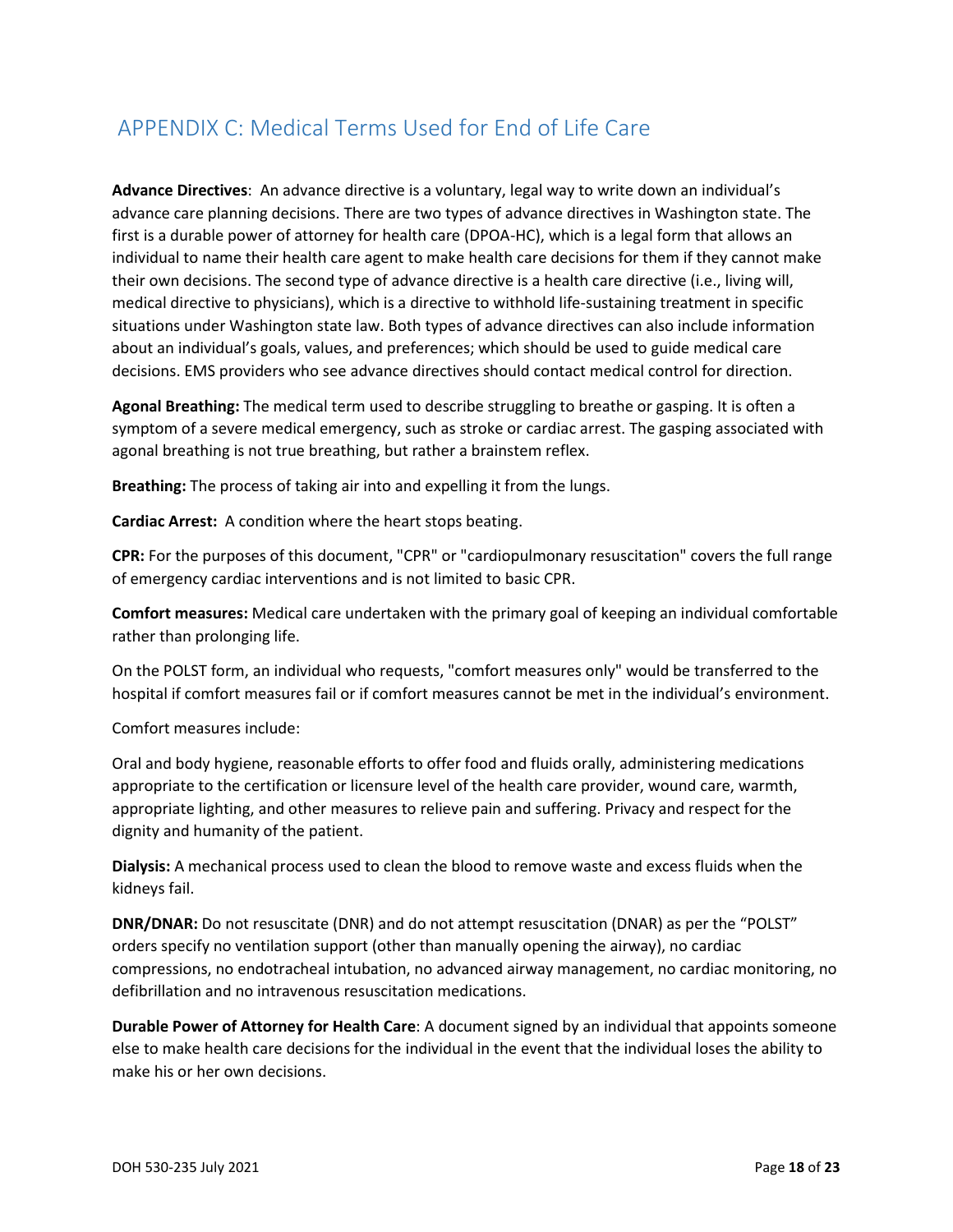**Emergency Medical Services (EMS) and Trauma Care System (WAC 246-976-010):** An organized approach to providing personnel, facilities, and equipment for effective and coordinated medical treatment of individuals with a medical emergency or injury requiring immediate medical or surgical intervention to prevent death or disability.

**EMS Personnel, Qualified:** Qualified personnel authorized to recognize prehospital resuscitation documents are certified by the Washington State Department of Health to provide emergency medical care or treatment. These caregivers include emergency medical responders (EMR), emergency medical technicians (EMT), advanced emergency medical technicians (AEMT), and paramedics.

**Health Care Agent:** A health care agent is the person an individual chooses to make health care decisions for them if they cannot make them for themself. A health care agent is named via a Durable Power of Attorney for Health Care. See "Legal Medical Decision Maker" for information about what happens if a health care agent is not named.

**Intravenous (IV) fluids:** A small plastic tube (catheter) is inserted directly into the vein and fluids are administered through the tube. Typically, IV fluids are given on a short-term basis.

**Legal Medical Decision Maker:** If an individual cannot make their own health care decisions and a health care agent is not named, the individuals health care providers will follow Washington state law to determine who can act as their medical decision maker. This means they will ask family members or friends to make health care decisions for the individual. If family or friends cannot be identified from the list below, health care providers may ask a court to appoint a guardian to make health care decisions on the individual's behalf. Health care providers will contact people in the following order until they can identify a medical decision maker for the individual (chapter 7.70.065 RCW).

- 1. A guardian appointed by a court (if applicable)
- 2. Named health care agent(s)\*
- 3. Spouse or registered domestic partner
- 4. Adult children\*
- 5. Parents\*
- 6. Adult siblings\*
- 7. Adult grandchildren who are familiar with the patient\*
- 8. Adult nieces and nephews who are familiar with the patient\*
- 9. Adult aunts and uncles who are familiar with the patient\*
- 10. A close adult friend who meets certain criteria

\* For any group that has more than one person, everyone in the group must agree to the care.

**Medical Control (WAC 246-976-010):** Medical program director authority to direct the medical care provided by all certified personnel in patient care in the prehospital EMS system.

**Medical Program Director (MPD) [RCW 18.73(4)]:** A person who: (a) is licensed to practice medicine and surgery pursuant to Chapter 18.71 RCW or osteopathy and surgery pursuant to Chapter 18.57 RCW; (b) is qualified and knowledgeable in the administration and management of emergency care and services; and (c) is so certified by the Department of Health for a county, group of counties, or cities with populations of more than 400,000 in coordination with the recommendations of the local medical community and local emergency medical services and trauma care council.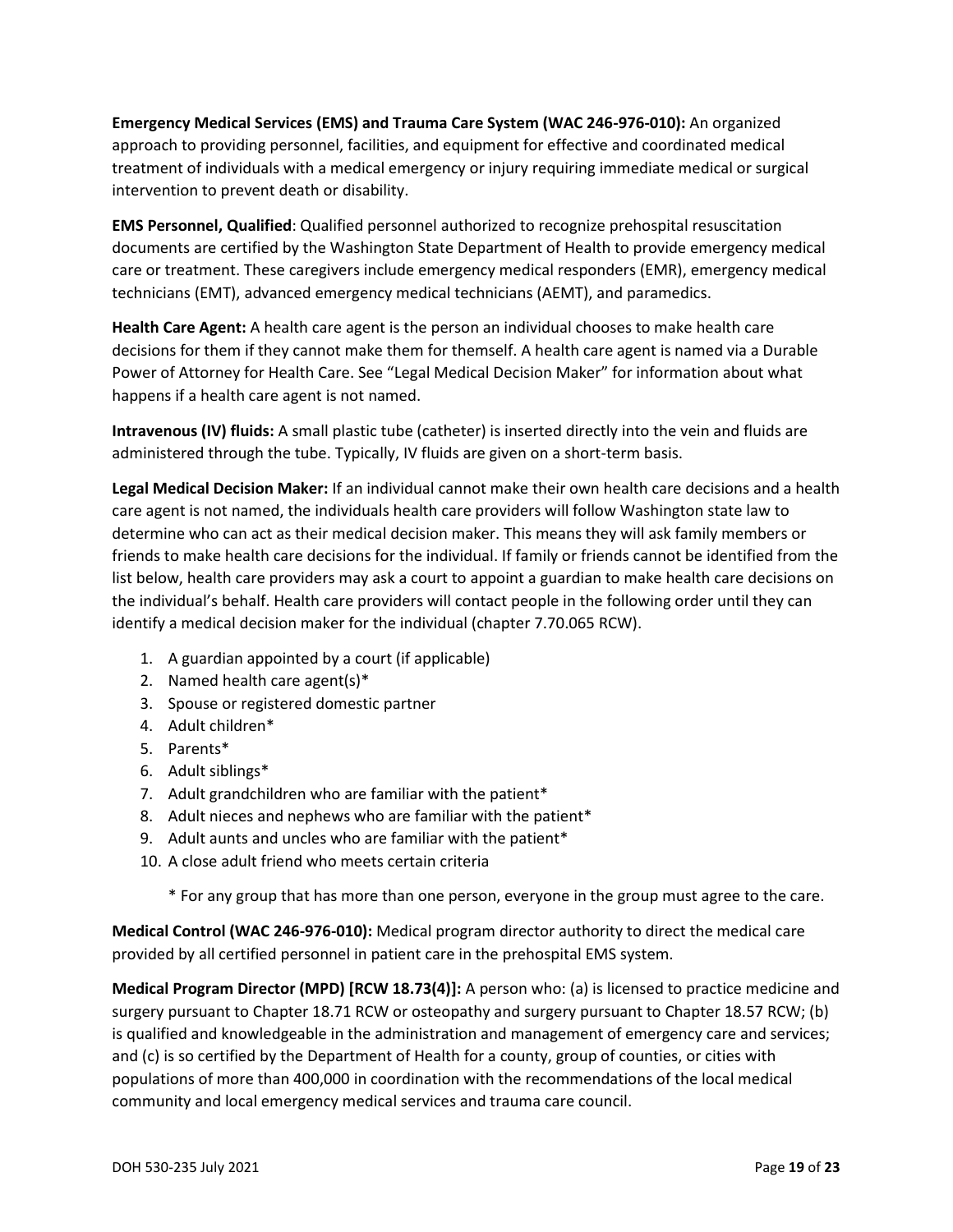**Medical Provider:** A person licensed in Washington state as a physician (MD, DO) an advanced registered nurse practitioner (ARNP) [RCW 18.79.256] or a physician assistant – certified (PA-C) [18.71.090].

**Medically Assisted Nutrition (i.e. Artificial Nutrition)**: Nutrients provided to an individual when they can no longer eat or drink by mouth. May be in the form of an IV or tube feeding to provide fluids and liquid nutrients.

**POLST:** Portable orders for life-sustaining treatment. A medical order form that turns an individual's wishes for life-sustaining treatment into action. This form may be signed by a physician (MD/DO), an advanced registered nurse practitioner (ARNP), or a physician assistant – certified (PA-C).

**Physician:** A physician (MD/DO), selected by or assigned to the individual, who has active responsibility for the treatment and care of the individual.

**Prehospital (RCW 70.168.015):** Emergency medical care or transportation rendered to individual before hospital admission or during inter-facility transfer by licensed ambulance or aid service.

**Prehospital Patient Care Protocols (WAC 246-976-010):** Written procedures adopted by the medical program director that direct the out-of-hospital emergency care of emergency patients, including trauma care patients.

**Respiratory Arrest:** Breathing stops. Agonal respirations are considered part of a respiratory arrest.

**Revocation:** A procedure by which resuscitation order may be made ineffective. The POLST may be revoked at any time by any of the following methods:

- 1. By the individual drawing a diagonal line or the word, "VOID" across the front of the directive or by destroying the order; or
- 2. The physician expressing the individual's revocation of the directive; or
- 3. Verbal communication by a qualified patient or by their legal medical decision maker expressing the patient's revocation. The surrogate decision maker may not verbally revoke a patient executed directive. Such verbal revocation becomes effective upon its actual communication to the physician or EMS personnel.

**Tube feeding:** Medical assisted nutrition that can be given through a tube in the nose that goes into the stomach (nasogastric or "NG" tube) or a tube can be inserted through a surgical procedure directly into the stomach (gastric or "G" tube) or the intestines (jejunal or "J" tube).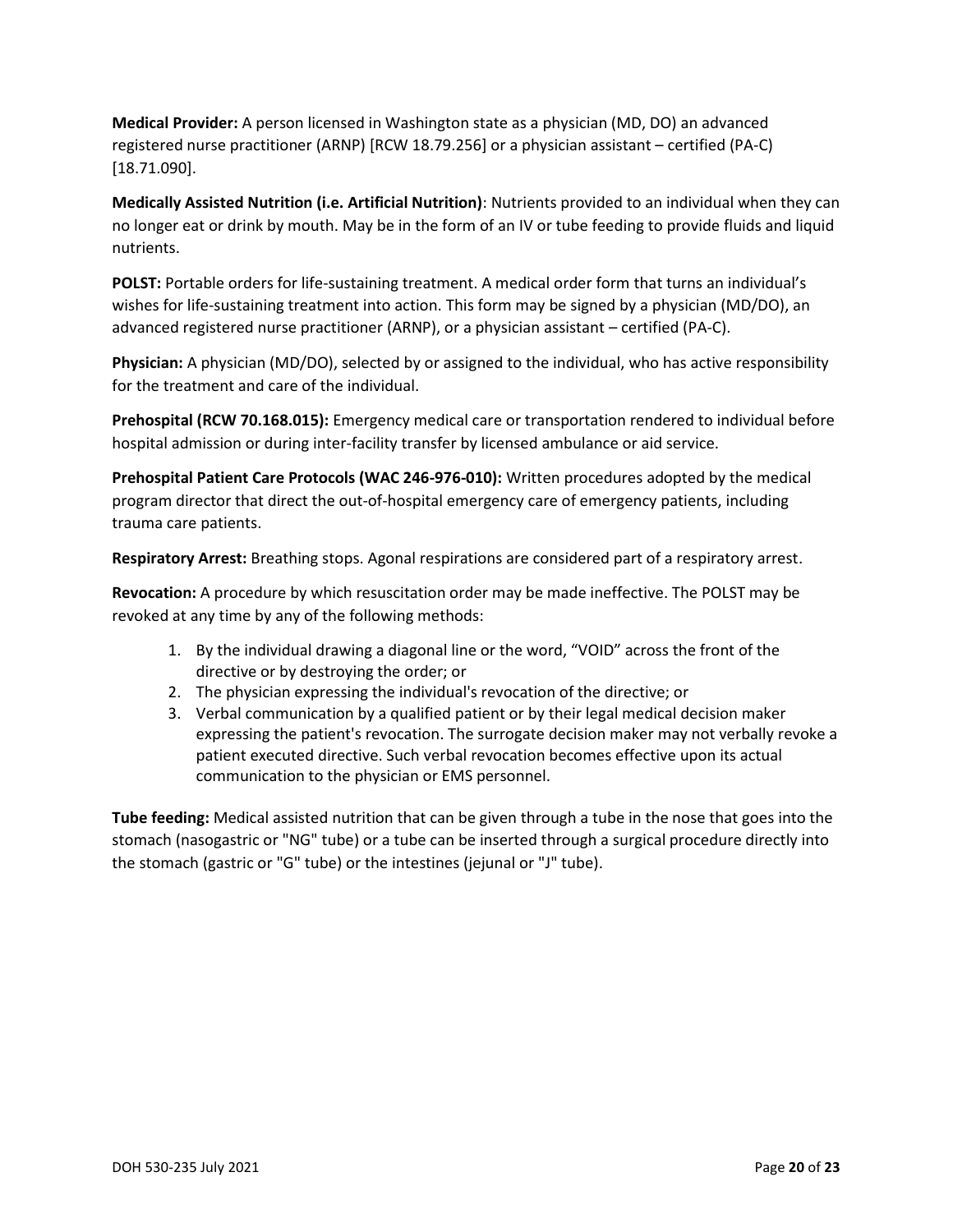## <span id="page-21-0"></span>APPENDIX D: Sample POLST Form

|                                                                                                                                                                                                                                                                                                                                                                                                                     | Washington                                                                                                                                                                                                                                                                                                                                                                                                                                                                                                                                                                                   |                      |                                                         |  |                                             |  |                                                      |
|---------------------------------------------------------------------------------------------------------------------------------------------------------------------------------------------------------------------------------------------------------------------------------------------------------------------------------------------------------------------------------------------------------------------|----------------------------------------------------------------------------------------------------------------------------------------------------------------------------------------------------------------------------------------------------------------------------------------------------------------------------------------------------------------------------------------------------------------------------------------------------------------------------------------------------------------------------------------------------------------------------------------------|----------------------|---------------------------------------------------------|--|---------------------------------------------|--|------------------------------------------------------|
| $\overline{S}$<br>Portable Orders for Life-Sustaining Treatment<br>A Participating Program of National POLST                                                                                                                                                                                                                                                                                                        |                                                                                                                                                                                                                                                                                                                                                                                                                                                                                                                                                                                              | <b>DATE OF BIRTH</b> |                                                         |  | <b>GENDER</b> (optional)                    |  | <b>PRONOUNS (optional)</b>                           |
|                                                                                                                                                                                                                                                                                                                                                                                                                     |                                                                                                                                                                                                                                                                                                                                                                                                                                                                                                                                                                                              |                      | I                                                       |  |                                             |  |                                                      |
|                                                                                                                                                                                                                                                                                                                                                                                                                     | This is a medical order. It must be completed with a medical professional. Completing a POLST is always voluntary.                                                                                                                                                                                                                                                                                                                                                                                                                                                                           |                      | <b>IMPORTANT:</b> See page 2 for complete instructions. |  |                                             |  |                                                      |
|                                                                                                                                                                                                                                                                                                                                                                                                                     | <b>MEDICAL CONDITIONS /INDIVIDUAL GOALS:</b>                                                                                                                                                                                                                                                                                                                                                                                                                                                                                                                                                 |                      |                                                         |  |                                             |  | <b>AGENCY INFO / PHONE (if applicable)</b>           |
|                                                                                                                                                                                                                                                                                                                                                                                                                     |                                                                                                                                                                                                                                                                                                                                                                                                                                                                                                                                                                                              |                      |                                                         |  |                                             |  |                                                      |
|                                                                                                                                                                                                                                                                                                                                                                                                                     | Use of Cardiopulmonary Resuscitation (CPR): When the individual has NO pulse and is not breathing.                                                                                                                                                                                                                                                                                                                                                                                                                                                                                           |                      |                                                         |  |                                             |  |                                                      |
| CHECK                                                                                                                                                                                                                                                                                                                                                                                                               | <b>TYES - Attempt Resuscitation / CPR</b> (choose FULL TREATMENT in Section B)                                                                                                                                                                                                                                                                                                                                                                                                                                                                                                               |                      |                                                         |  |                                             |  | When not in cardiopulmonary                          |
|                                                                                                                                                                                                                                                                                                                                                                                                                     | NO - Do Not Attempt Resuscitation (DNAR) / Allow Natural Death                                                                                                                                                                                                                                                                                                                                                                                                                                                                                                                               |                      |                                                         |  |                                             |  | arrest, go to Section B.                             |
| В<br>Level of Medical Interventions: When the individual has a pulse and/or is breathing.<br>Any of these treatment levels may be paired with DNAR / Allow Natural Death above.                                                                                                                                                                                                                                     |                                                                                                                                                                                                                                                                                                                                                                                                                                                                                                                                                                                              |                      |                                                         |  |                                             |  |                                                      |
| <b>CHECK</b><br>FULL TREATMENT - Primary goal is prolonging life by all medically effective means. Use intubation, advanced airway<br>ONE<br>H<br>interventions, mechanical ventilation, and cardioversion as indicated. Includes care described below.<br>Transfer to hospital if indicated. Includes intensive care.                                                                                              |                                                                                                                                                                                                                                                                                                                                                                                                                                                                                                                                                                                              |                      |                                                         |  |                                             |  |                                                      |
| SELECTIVE TREATMENT - Primary goal is treating medical conditions while avoiding invasive measures whenever<br>possible. Use medical treatment, IV fluids and medications, and cardiac monitor as indicated. Do not intubate. May use less<br>invasive airway support (e.g., CPAP, BiPAP, high-flow oxygen). Includes care described below.<br>Transfer to hospital if indicated. Avoid intensive care if possible. |                                                                                                                                                                                                                                                                                                                                                                                                                                                                                                                                                                                              |                      |                                                         |  |                                             |  |                                                      |
|                                                                                                                                                                                                                                                                                                                                                                                                                     |                                                                                                                                                                                                                                                                                                                                                                                                                                                                                                                                                                                              |                      |                                                         |  |                                             |  |                                                      |
|                                                                                                                                                                                                                                                                                                                                                                                                                     | <b>COMFORT-FOCUSED TREATMENT - Primary goal is maximizing comfort.</b> Relieve pain and suffering with medication<br>by any route as needed. Use oxygen, oral suction, and manual treatment of airway obstruction as needed for comfort.<br>Individual prefers no transfer to hospital. EMS: consider contacting medical control to determine if transport is indicated to                                                                                                                                                                                                                   |                      |                                                         |  |                                             |  |                                                      |
|                                                                                                                                                                                                                                                                                                                                                                                                                     | provide adequate comfort.<br>Additional orders (e.g., blood products, dialysis):                                                                                                                                                                                                                                                                                                                                                                                                                                                                                                             |                      |                                                         |  |                                             |  |                                                      |
|                                                                                                                                                                                                                                                                                                                                                                                                                     | Signatures: A legal medical decision maker (see page 2) may sign on behalf of an adult who is not able to make a choice.<br>An individual who makes their own choice can ask a trusted adult to sign on their behalf, or clinician signature(s) can suffice as<br>witnesses to verbal consent. A quardian or parent must sign for a person under the age of 18. Multiple parent/decision maker<br>signatures are allowed but not required. Virtual, remote, and verbal consents and orders are addressed on page 2.<br><b>Discussed with:</b><br>$\Box$ Individual $\Box$ Parent(s) of minor |                      |                                                         |  | SIGNATURE - MD/DO/ARNP/PA-C (mandatory)     |  |                                                      |
|                                                                                                                                                                                                                                                                                                                                                                                                                     | $\Box$ Guardian with health care authority<br>$\Box$ Legal health care agent(s) by DPOA-HC<br>□ Other medical decision maker by 7.70.065 RCW                                                                                                                                                                                                                                                                                                                                                                                                                                                 |                      |                                                         |  | PRINT - NAME OF MD/DO/ARNP/PA-C (mandatory) |  | <b>PHONE</b>                                         |
|                                                                                                                                                                                                                                                                                                                                                                                                                     | SIGNATURE(S) - INDIVIDUAL OR LEGAL MEDICAL DECISION MAKER(S) (mandatory)                                                                                                                                                                                                                                                                                                                                                                                                                                                                                                                     |                      |                                                         |  | <b>RELATIONSHIP</b>                         |  |                                                      |
|                                                                                                                                                                                                                                                                                                                                                                                                                     | PRINT - NAME OF INDIVIDUAL OR LEGAL MEDICAL DECISION MAKER(S) (mandatory)                                                                                                                                                                                                                                                                                                                                                                                                                                                                                                                    |                      |                                                         |  |                                             |  | DATE (mandatory)<br>DATE (mandatory)<br><b>PHONE</b> |
|                                                                                                                                                                                                                                                                                                                                                                                                                     | Individual has: Durable Power of Attorney for Health Care Diealth Care Directive (Living Will)<br>Encourage all advance care planning documents to accompany POLST.                                                                                                                                                                                                                                                                                                                                                                                                                          |                      |                                                         |  |                                             |  |                                                      |

REV 04/2021

Page 1